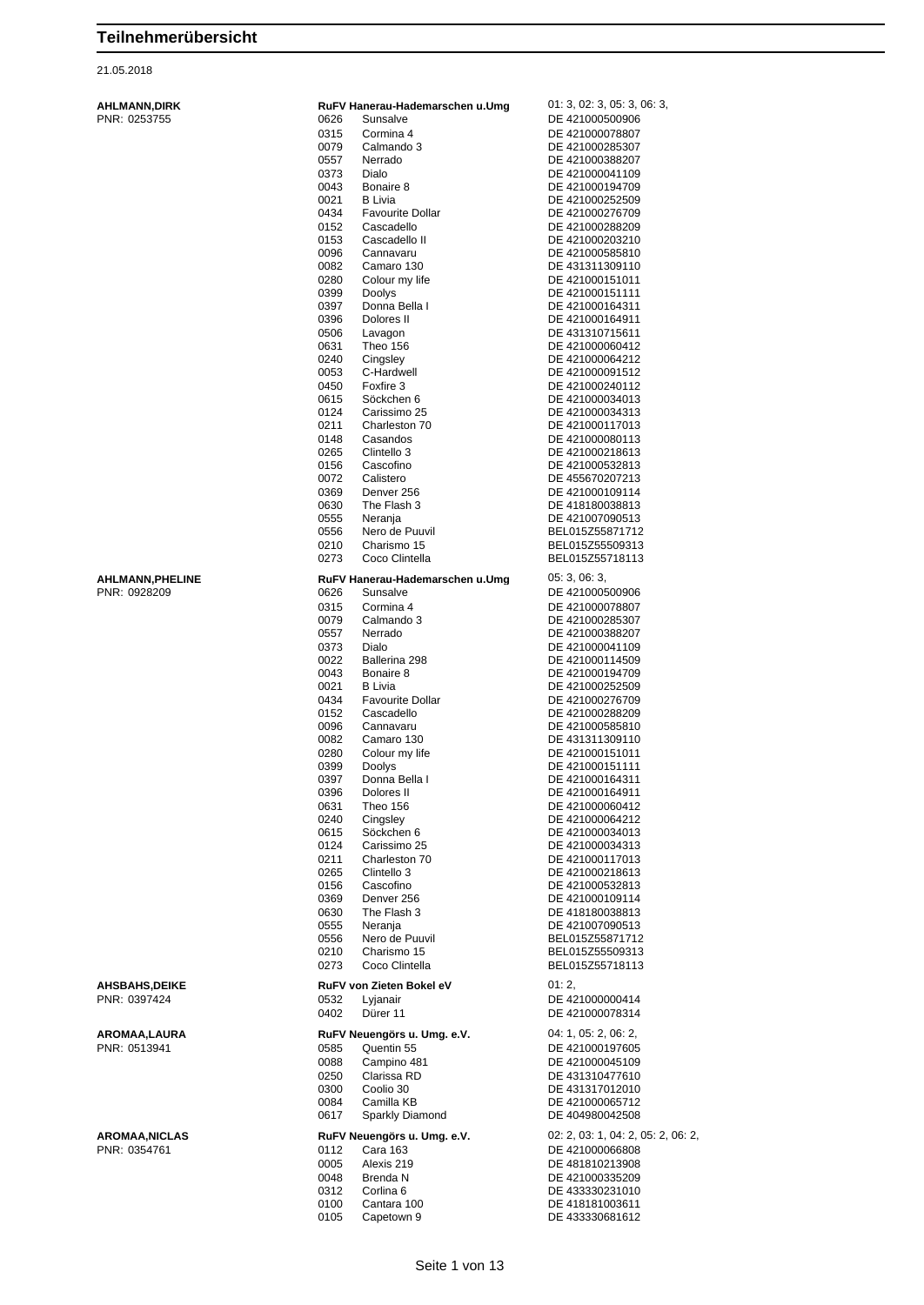| PNR: 0354761                                 | 0104<br>0157<br>0083<br>0530<br>0547<br>0653                                                                 | Cantone<br>Casimir 171<br>Camiano EA<br>Lumi 5<br>Naldo 29<br>Ypäjä Jeremy                                                                                                                                                 | DE 433330249412<br>DE 431315412112<br>DE 433331692912<br>DE 433330242613<br>NLD003201104084<br>FIN001H00121106                                                                                                                                                                                                     |
|----------------------------------------------|--------------------------------------------------------------------------------------------------------------|----------------------------------------------------------------------------------------------------------------------------------------------------------------------------------------------------------------------------|--------------------------------------------------------------------------------------------------------------------------------------------------------------------------------------------------------------------------------------------------------------------------------------------------------------------|
| <b>ASMUSSEN,OVE</b><br>PNR: 0267085          | 0136<br>0516<br>0533                                                                                         | RuFV Hanerau-Hademarschen u.Umg<br>Carter 8<br>Leroy 191<br>Maleika 43                                                                                                                                                     | 01: 2, 02: 2, 04: 1,<br>DE 421000107112<br>DE 421000102713<br>DE 421000074814                                                                                                                                                                                                                                      |
| <b>BALLAS, PASHALIS</b><br>PNR: 1576845      | 0026<br>0389<br>0623<br>0028<br>0171<br>0661<br>0323<br>0511<br>0641<br>0379<br>0251<br>0643<br>0485<br>0367 | RuFV von Elmshorn u.Umg. e.V.<br>Baracuda 4<br>Dinken<br>Sternberg 7<br>Barcley 18<br>Castilly<br>Zuccero 5<br>Corriere 3<br>Lenair<br>Unikato<br>Diamar<br>Clarksville<br>Unlimited 31<br>Kingsroad<br>Del 'Arko d'Henvet | 01: 3, 02: 3, 03: 2, 04: 1, 05: 2, 06: 1<br>DE 421000555609<br>DE 421000707310<br>DE 421000208311<br>DE 421000017912<br>DE 421000160312<br>DE 421000185612<br>DE 421000027413<br>DE 421000185113<br>DE 421000409613<br>DE 421000527713<br>DE 421000048314<br>DE 421000045414<br>DE 421000417913<br>FRA00113398572J |
| <b>BATTERMANN, PHILIPP</b><br>PNR: 0718323   | 0069<br>0659<br>0590<br>0424<br>0095<br>0301                                                                 | RFV Höllnhof e.V.Schülp<br>Calico Joe 2<br>Zita Blue<br>Quim 2<br>Escada 289<br>Canmore 4<br>Coolio 40                                                                                                                     | 05:1,<br>DE 441410544308<br>DE 451510101311<br>DE 421000218612<br>DE 421000240512<br>DE 421000529112<br>DE 431316861512                                                                                                                                                                                            |
| <b>BAUERFELD,GABI</b><br>PNR: 0458685        | 0020<br>0040<br>0239<br>0220<br>0488<br>0531                                                                 | RuFV von Elmshorn u.Umg. e.V.<br>Austria BF<br>Beverly H.S.<br>Cima Grande<br>Cheronimo H.S.<br>L.A. 22<br>Lydovico BF                                                                                                     | 01: 1, 02: 1, 03: 1, 04: 2, 05: 2,<br>DE 421000299908<br>DE 481810202309<br>DE 421000509710<br>DE 481810174710<br>DE 421000048912<br>DE 421000198613                                                                                                                                                               |
| <b>BEHR, CHRISTIANE</b><br>PNR: 0340473      | RC Damp e.V.<br>0518<br>0012<br>0086<br>0509                                                                 | Lille Björn<br>Antonio 136<br>Camillo 161<br>Lazarus 12                                                                                                                                                                    | 04: 2, 05: 2,<br>DE 421000139204<br>DE 421000012107<br>DE 421000012207<br>DE 421000279109                                                                                                                                                                                                                          |
| <b>BENGTSSON,ROLF-GOERAN</b><br>PNR: 0009798 | 0581<br>0147<br>0337                                                                                         | RV Breitenburg e.V.<br>Quaxx 2<br>Casaltino<br>Cregon                                                                                                                                                                      | 02: 1, 03: 3,<br>DE 421000145511<br>DE 421000249511<br>DE 421000198512                                                                                                                                                                                                                                             |
| <b>BERNTSSON, EMMA</b><br>PNR: 0513789       | 0321<br>0029<br>0110<br>0349<br>0584                                                                         | RuFV von Elmshorn u.Umg. e.V.<br>Corratina<br>Beach Boy 61<br>Captain Morgan 35<br>Cuccero<br>Queno 4                                                                                                                      | 01:3,02:2,<br>DE 421000054013<br>DE 421000406913<br>DE 421000209513<br>DE 421000089114<br>DE 421000120514                                                                                                                                                                                                          |
| BITTER, ALEXANDRA<br>PNR: 0327622            | 0145<br>0064<br>0321<br>0548                                                                                 | RuFV von Elmshorn u.Umg. e.V.<br>Casallo 10<br>Calderron<br>Corratina<br>Nashville 84                                                                                                                                      | 01: 2, 02: 2,<br>DE 421000123111<br>DE 421000039413<br>DE 421000054013<br>DE 421000521413                                                                                                                                                                                                                          |
| <b>BLOHM, HENRIKE</b><br>PNR: 0513639        | 0139<br>0494<br>0521                                                                                         | RuFV Kremperheide/Krempe u. Umg.<br>Carwitt<br>Lady Tina B<br>Little Tina B                                                                                                                                                | 04: 1, 05: 2, 06: 2,<br>DE 421000312808<br>DE 421000054611<br>DE 421000017612                                                                                                                                                                                                                                      |
| <b>BOER, PAULA DE</b><br>PNR: 0559610        | 0198<br>0576<br>0587<br>0059<br>0078<br>0247<br>0141<br>0214<br>0268<br>0063<br>0090                         | Garstedt-Ochsenzoller RuFV e.V.<br>Certain Zero<br>Quadrophenia 6<br>Quibis<br>Caesar 356<br>Callewitt<br>Clara Carima<br>Casalina 5<br><b>Charlys Girl</b><br>Clondyke 4<br>Calaris<br>Cancaneur                          | 01: 2, 02: 2, 04: 3, 05: 3, 06: 3,<br>DE 421000176307<br>DE 431316551708<br>DE 421000166008<br>DE 421000312308<br>DE 421000276810<br>DE 421000280510<br>DE 421000280710<br>DE 418180907110<br>DE 421000178911<br>DE 421000098013<br>DE 421000210913                                                                |
| <b>BOLDUAN, BERNADETTE</b><br>PNR: 0831915   | 0038                                                                                                         | RFV Rausdorf e.V.<br>Beverly 77                                                                                                                                                                                            | 04: 1, 05: 1,<br>DE 421000576409                                                                                                                                                                                                                                                                                   |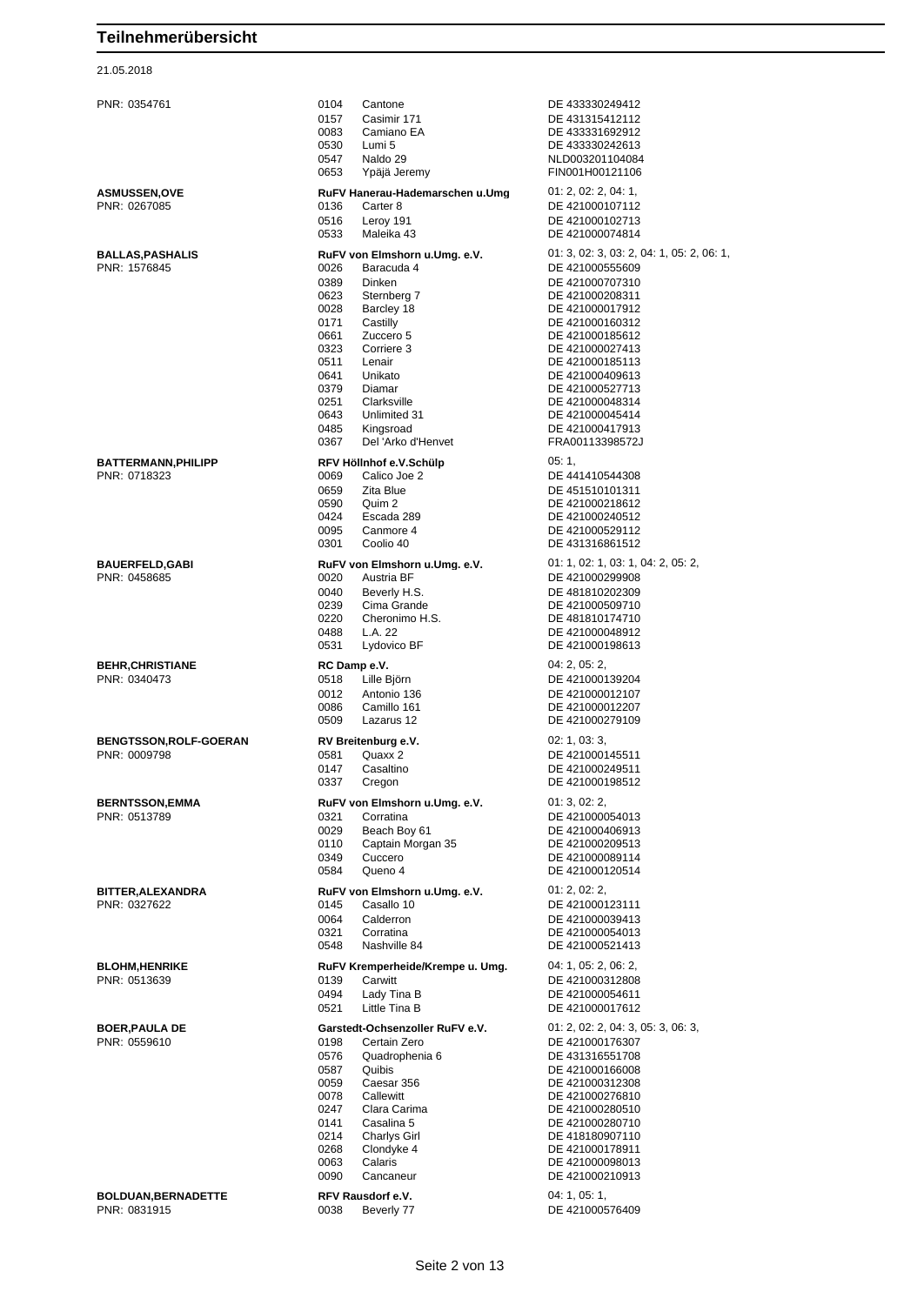| BUNTE,FRANZISKA                           |              | Reit- u.Fahrv.Bordesholm u.U.eV                | 05: 1, 06: 1,                           |
|-------------------------------------------|--------------|------------------------------------------------|-----------------------------------------|
| PNR: 0336415                              | 0196<br>0219 | Cera Bella                                     | DE 421000201708                         |
|                                           | 0007         | Chepetta 2<br>Aloahe                           | DE 421000047609<br>DE 421000090211      |
|                                           | 0569         | Pokerface 55                                   | DE 409090258713                         |
| CHARACKLIS,ERIN                           |              | TRSG Holstenhalle Neumünster e.V.              | 01: 3, 02: 3, 03: 2,                    |
| PNR: 0408233                              | 0560         | Nordsturm 15                                   | DE 418182550613                         |
|                                           | 0352         | Custom Made 5                                  | DE 433330930313                         |
|                                           | 0246         | Claire 169                                     | DE 473730592512                         |
|                                           | 0640         | U <sub>2</sub>                                 | DE 421000702813                         |
| DAHLMANN,HARRIET                          |              | Südholsteiner RV Eichengrund e.V.              | 04: 2, 05: 2,                           |
| PNR: 0762514                              | 0228         | Chin Chin 32                                   | DE 421000205806                         |
|                                           | 0363         | Dark Dalida                                    | DE 421000234211                         |
| DIFFEY,SCOTT CHRISTOPHER                  |              | RuFV von Elmshorn u.Umg. e.V.                  | 01: 1, 04: 2, 05: 2,                    |
| PNR: 1754819                              | 0324         | Corry Sue                                      | DE 421000173210                         |
|                                           | 0217         | Chelsy 17                                      | DE 421000238610                         |
|                                           | 0401         | Double you 5                                   | DE 421000055411                         |
|                                           | 0019         | Atticus 14                                     | DE 421000017312                         |
|                                           | 0503<br>0553 | Laron 29<br>Nemo 420                           | DE 421000018512<br>DE 421000022713      |
|                                           | 0215         | Checker 74                                     | DE 421000023313                         |
|                                           |              | RFV An der Talmühle-Havekost e.V.              |                                         |
| EGGERS,LISA-MINOU<br>PNR: 0795345         | 0529         | Lucy 688                                       | 05: 2, 06: 2,<br>DE 421000001008        |
|                                           | 0278         | Colorato Diventano                             | DE 421000230111                         |
|                                           |              |                                                |                                         |
| <b>ELO,JENNI</b><br>PNR: 1699580          | 0308         | RV Concordia a.d. Miele e.V.<br>Corianna 3     | 04:1,05:1,<br>DE 421000140410           |
|                                           |              |                                                |                                         |
| <b>ERNI,ANDREAS</b>                       |              | RV Breitenburg e.V.                            | 01: 2, 02: 2, 03: 2,                    |
| PNR: 0832717                              | 0377         | Diamantde                                      | DE 418180183710                         |
|                                           | 0563         | Nunio                                          | DE 418180111812                         |
|                                           | 0651<br>0433 | Wanskjaers Cuneo<br>Falling in Love 8          | DE 421000196312<br>DE 421000207713      |
|                                           | 0539         | Menna                                          | BEL015Z55819413                         |
|                                           |              |                                                | 02: 1, 03: 1,                           |
| <b>FELIXMUELLER,FRIDA</b><br>PNR: 1523770 | 0384         | Nordd.u.Flottbeker RV<br>Diave                 | DE 421000021711                         |
|                                           |              |                                                |                                         |
| <b>FERNANDEZ PEREZ,JACOBO</b>             |              | RV Südangeln e.V.Süderbrarup                   | 01: 1, 02: 2, 03: 1,                    |
| PNR: 1689354                              | 0598<br>0164 | Quito de Zorin                                 | DE 421000091611                         |
|                                           | 0151         | Cassiana 23<br>Cascadella 2                    | DE 421000169113<br>DE 421000508113      |
|                                           |              |                                                |                                         |
| GARBELLA,PETER<br>PNR: 0352171            | 0046         | TRSG Holstenhalle Neumünster e.V.<br>Bonita XI | 02: 2, 04: 2, 05: 2,<br>DE 421000210909 |
|                                           | 0274         | Coconut Grove P                                | DE 421000209010                         |
|                                           | 0111         | Captian Jack D                                 | DE 431312309210                         |
|                                           | 0650         | Ville Valo                                     | DE 431312712011                         |
| GARCIA-GALLARDO GARCIA,BORJ               |              | RFV Eichengrund-Lentföhrden                    | 01: 3, 02: 2, 04: 1, 05: 2, 06: 2,      |
| PNR: 1865821                              | 0068         | Calico 20                                      | DE 421000191910                         |
|                                           | 0056         | Cabofira                                       | DE 421000274610                         |
|                                           | 0380         | Diarada 13                                     | DE 421000079911                         |
|                                           | 0275         | Coffie and Go                                  | DE 421000067613                         |
|                                           | 0179         | Cathoras                                       | DE 421000210513                         |
|                                           | 0226         | Chilly Pepper 6                                | DE 410100529513                         |
| <b>GERICKE,FABIAN</b>                     |              | RV St. Peter-Ording e.V.                       | 01: 2, 02: 3, 03: 2,                    |
| PNR: 0349339                              | 0204         | Chacoon 3                                      | DE 421000129812                         |
|                                           | 0309<br>0149 | Corino 33<br>Cascada 107                       | DE 421000130112<br>DE 421000130212      |
|                                           | 0303         | Cooper 211                                     | DE 421000111013                         |
|                                           | 0186         | Ceddi                                          | DE 421000214013                         |
| <b>GLISIC,PETER</b>                       |              | RV Breitenburg e.V.                            | 01: 1, 02: 2, 03: 1,                    |
| PNR: 0882470                              | 0338         | Crisco 5                                       | DE 421000039313                         |
|                                           | 0613         | Siegi 2                                        | DE 431317006812                         |
|                                           | 0478         | Ira de Span                                    | NLD003201309061                         |
| <b>GOTTRON,LENA</b>                       |              | Ostroher Sportclub e.V. - Reitspart            | 05: 1, 06: 1,                           |
| PNR: 0970278                              | 0127         | Carlito 31                                     | DE 410100690707                         |
|                                           | 0330         | Couper 3                                       | DE 421000223608                         |
|                                           | 0163         | Casse Cou 5                                    | DE 421000287808                         |
|                                           | 0212         | Charly Brown 318                               | DE 421000118810                         |
|                                           | 0471         | Hermes Go                                      | DE 441410376512                         |
|                                           | 0460         | Gianna                                         | DE 421000415414                         |
| <b>GRAEFE,MAXIMILIAN</b>                  |              | RV Prussendorf e.V.                            | 01: 3, 02: 3, 04: 3, 05: 2,             |
| PNR: 0691521                              | 0035         | <b>Bellarina K</b>                             | DE 421000101009                         |
|                                           | 0097         | Cannon 24                                      | DE 421000023911                         |
|                                           | 0137<br>0116 | Cartier SR<br>Caramba SR                       | DE 421000039912<br>DE 421000405712      |
|                                           | 0599         | Quivella                                       | DE 421000008113                         |
|                                           | 0353         | Custoza SR                                     | DE 421000503013                         |
|                                           | 0131         | Carlton SR                                     | DE 421000557313                         |
|                                           | 0628         | Tamino P 3                                     | DE 418180277613                         |
|                                           |              |                                                |                                         |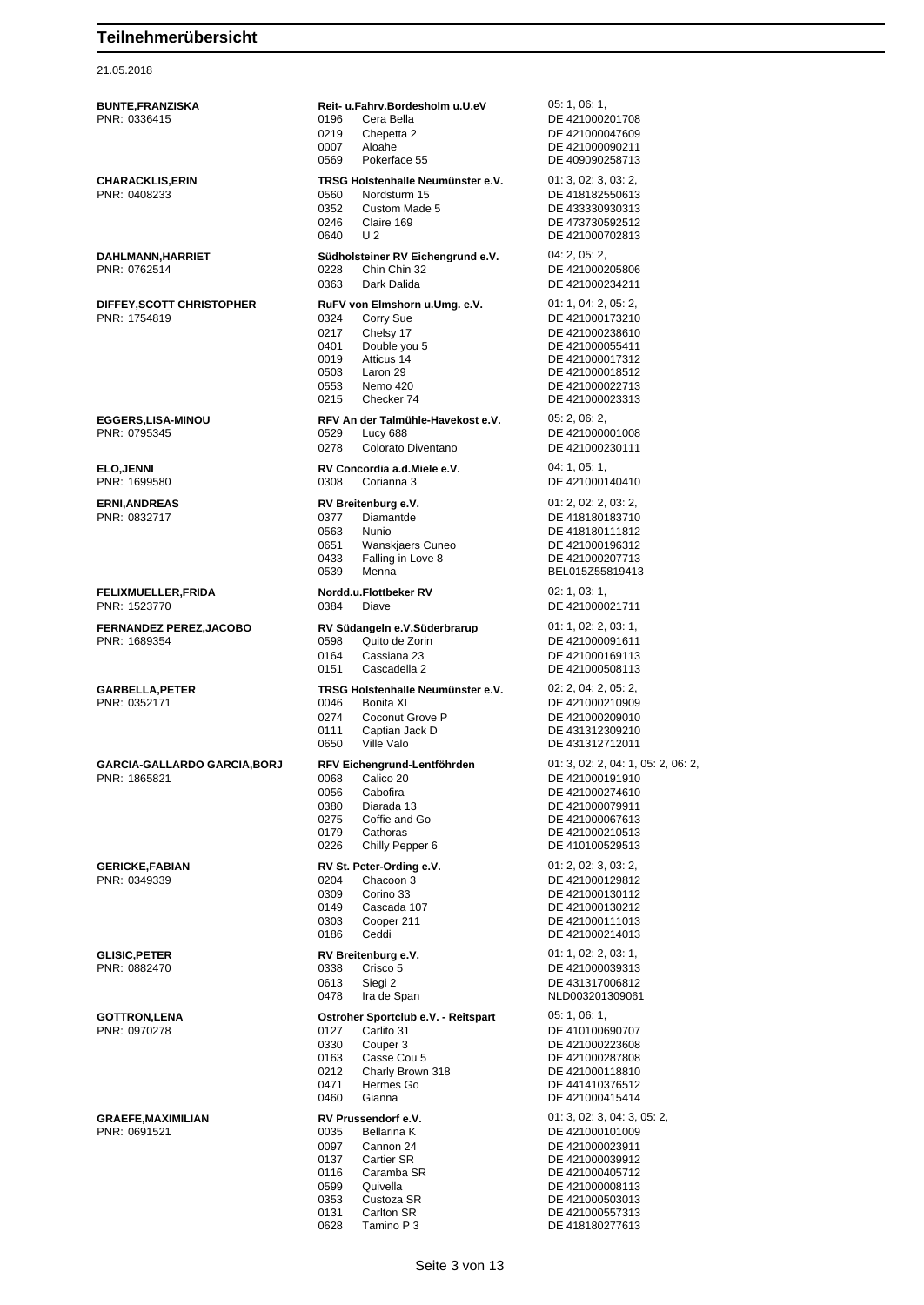| PNR: 0691521                    | 0629         | Tatanka 15                          | DE 409090020214                    |
|---------------------------------|--------------|-------------------------------------|------------------------------------|
| GRIMM,MICHAEL                   |              | RV Concordia a.d. Miele e.V.        | 01: 2, 02: 2, 03: 1,               |
| PNR: 0415005                    | 0170         | Castec                              | DE 421000130812                    |
|                                 | 0185         | Cazoo                               | DE 421000041713                    |
|                                 | 0543         | Mitch 37                            | DE 421000167214                    |
| <b>GROEPPER,CLAAS CHRISTOPH</b> |              | TRSG Holstenhalle Neumünster e.V.   | 01: 3, 02: 3, 04: 3, 05: 3,        |
| PNR: 0385641                    | 0062         | Cajo M                              | DE 421000119008                    |
|                                 | 0119         | Caretina Shostakov                  | DE 421000150209                    |
|                                 | 0387<br>0566 | Dimaro 8<br>Paula's Diamant         | DE 421000062410<br>DE 421000087011 |
|                                 | 0023         | Balou von Adel                      | DE 431310585110                    |
|                                 | 0417         | Emilie 27                           | DE 421000004812                    |
|                                 | 0510         | Le Cordial 4                        | DE 421000040312                    |
|                                 | 0374         | Dialora                             | DE 421000069912<br>DE 421000078812 |
|                                 | 0066<br>0614 | Calendaro<br>Sir Gomez              | DE 421000187312                    |
|                                 | 0428         | Evita 443                           | DE 421000252912                    |
|                                 | 0567         | Paula's Dream                       | DE 421000256712                    |
|                                 | 0514         | Leonard 53                          | DE 421000514412                    |
|                                 | 0094<br>0392 | Cania 2<br>Divaro 4                 | DE 421000066213<br>DE 421000066413 |
|                                 | 0545         | <b>Mylord Daisy</b>                 | DE 421000067213                    |
|                                 | 0472         | Hof Lütt Beek Qyps                  | DE 421000703914                    |
|                                 | 0468         | Hayo 4                              | NLD003201209519                    |
| GURFINKEL,ARKADI                |              | <b>RV Badendorf</b>                 | 01: 1, 02: 1,                      |
| PNR: 0821685                    | 0055         | Caberne                             | DE 410106069712                    |
| HACKBARTH,LAURA JANE            |              | RV St. Peter-Ording e.V.            | 02: 2, 03: 2, 04: 1,               |
| PNR: 0618493                    | 0085         | Camille Claudel 2                   | DE 421000309110                    |
|                                 | 0351         | Cupido 109                          | DE 421000129412                    |
|                                 | 0570         | Porto Allegre 2                     | DE 421000405812                    |
| HAHN,CHARLOTTE-CHRISTINE        |              | Nordd.u.Flottbeker RV               | 01: 1, 04: 2, 05: 1,               |
| PNR: 0951838                    | 0612         | Sharon 164                          | DE 421000344206                    |
|                                 | 0660<br>0051 | Zorca<br>Burggräfin's Quattro       | DE 421000263307<br>DE 418180071210 |
|                                 | 0652         | Weega                               | DE 421000095612                    |
|                                 | 0463         | Gino 633                            | DE 431312101112                    |
|                                 | 0467<br>0311 | Grecy                               | DE 431313312913                    |
|                                 | 0169         | Corlboy<br>Castanios                | DE 410108038514<br>NLD003201005384 |
| HAMANN,LINN                     |              | <b>RV Ahrensburg-Ahrensfelde</b>    | 02: 1, 03: 1, 04: 1, 05: 3, 06: 3, |
| PNR: 1141262                    | 0199         | Cesano 5                            | DE 421000165305                    |
|                                 | 0345         | <b>Crystal Clear</b>                | DE 421000203106                    |
|                                 | 0093         | Canette 2                           | DE 421000214309                    |
|                                 | 0178         | Catelly                             | DE 421000163112                    |
| HARTMANN,MARGRETHE VIST         |              | Pferdezucht- u. RV Luhmühlen e.V.   | 02: 1, 03: 1, 06: 1,               |
| PNR: 1020916                    | 0213         | Charly GLB                          | DE 441411372811                    |
|                                 | 0589<br>0438 | Quick Step 74<br><b>Fighter DHH</b> | DE 421000195111<br>NLD003201009804 |
|                                 | 0474         | Ibrahim 21                          | NLD003201308762                    |
| <b>HECKEL,MAX</b>               |              | RFV Uetersen u.U.von 1924 e.V.      | 01: 3, 02: 1, 04: 1, 05: 1, 06: 1, |
| PNR: 0853315                    | 0527         | Luca Toni 27                        | DE 418181510707                    |
|                                 | 0541         | Michel 231                          | DE 421000289710                    |
|                                 | 0288         | Conrad 119                          | DE 433331083110                    |
|                                 | 0284<br>0189 | Conan G<br>Celesta 23               | DE 433330604111<br>DE 433330690911 |
|                                 | 0310         | Corinth 12                          | DE 421000008812                    |
|                                 | 0421         | Enya 61                             | DE 421000167112                    |
|                                 | 0583         | Quel Filou 16                       | DE 421000217712                    |
|                                 | 0039<br>0582 | Beverly D<br>Quebec 69              | DE 431310276211<br>DE 421000012113 |
|                                 | 0451         | Francis 146                         | DE 421000013013                    |
|                                 | 0087         | Camillo 225                         | DE 421000011113                    |
|                                 | 0270         | Close 3                             | DE 421000067813                    |
|                                 | 0259<br>0350 | Clax 3<br>Cujo 10                   | DE 421000519513<br>DE 421000404113 |
|                                 | 0187         | Cedric 84                           | DE 418182515312                    |
|                                 | 0507         | Lavion 3                            | DE 421000073014                    |
|                                 | 0528         | Lucas 274                           | DE 418181085513                    |
|                                 | 0405         | Edia                                | DE 421000408912                    |
| <b>HENNINGS,ALESSA</b>          |              | RuFV Hanerau-Hademarschen u.Umg     | 01: 3, 02: 2, 04: 2, 05: 2, 06: 1, |
| PNR: 0587035                    | 0117<br>0526 | Cardora<br>Lorella 9                | DE 421000579410<br>DE 433330692011 |
|                                 | 0168         | Cassius Clay 43                     | DE 421000071613                    |
|                                 | 0326         | Cosgrove 3                          | DE 421000087113                    |
|                                 | 0173         | Casturano                           | DE 421000090513                    |
| HESS,CHRISTIAN                  |              | TRSG Holstenhalle Neumünster e.V.   | 05: 2, 06: 2,                      |
| PNR: 0312743                    | 0006         | All You Need 5                      | DE 421000270108                    |
|                                 | 0391         | Diva 596                            | DE 421000005411                    |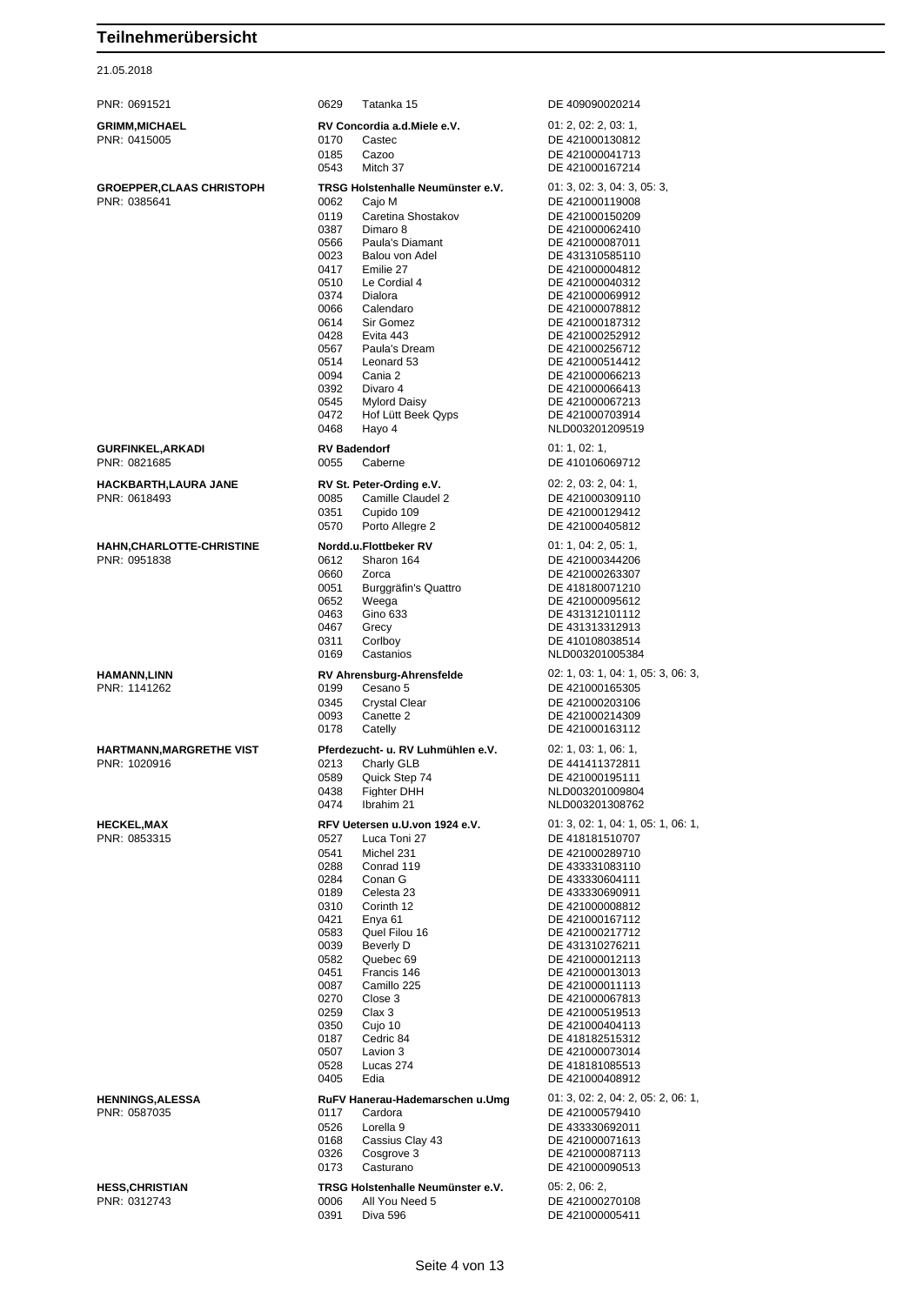| PNR: 0312743                               | 0248<br>Clara CR<br>0357<br>Dacona                                                                                                                                                                                                                                                                                                                                                                                                                                                                                        | DE 421000263211<br>DE 421000555511                                                                                                                                                                                                                                                                                                                                                                                                                                          |
|--------------------------------------------|---------------------------------------------------------------------------------------------------------------------------------------------------------------------------------------------------------------------------------------------------------------------------------------------------------------------------------------------------------------------------------------------------------------------------------------------------------------------------------------------------------------------------|-----------------------------------------------------------------------------------------------------------------------------------------------------------------------------------------------------------------------------------------------------------------------------------------------------------------------------------------------------------------------------------------------------------------------------------------------------------------------------|
| <b>HEUER,DANIEL</b><br>PNR: 0334873        | RV Hofgut Redentiner Mühle e. V.<br>Central Park 6<br>0194                                                                                                                                                                                                                                                                                                                                                                                                                                                                | 01: 1, 02: 2, 03: 1,<br>DE 421000024813                                                                                                                                                                                                                                                                                                                                                                                                                                     |
| <b>JELCIC,THEA</b><br>PNR: 0969873         | RFV Rosche u. Umgebung e.V.<br>0654<br>Zenato VDL<br>0489<br>L.B. Compari<br>0490<br>L.B. Zornell II<br>0482<br>Jaloubet K VDL                                                                                                                                                                                                                                                                                                                                                                                            | 01:3,02:2,<br>DE 421000018913<br>DE 421000107813<br>DE 421000044114<br>NLD003201408995                                                                                                                                                                                                                                                                                                                                                                                      |
| JOHANSSON,EBBA<br>PNR: 1578655             | RuFV von Elmshorn u.Umg. e.V.<br>0317<br>Cornetino<br>0331<br>Courtland<br>0596<br>Quiran<br>0009<br>Amber 119<br>0114<br>Caracho 18<br>0176<br>Catch 3<br>0473<br><b>Humphreys</b><br>0365<br>Daymian 4<br>0644<br>Uriko<br>0542<br>Million Dollar 2<br>0223<br>Chicharito LS                                                                                                                                                                                                                                            | 01: 3, 02: 3, 03: 2, 05: 1, 06: 1,<br>DE 421000231309<br>DE 421000244709<br>DE 421000293509<br>DE 421000277011<br>DE 421000100212<br>DE 421000038513<br>DE 421000027213<br>DE 431319727413<br>NLD003200707442<br>BEL002W00301601<br>MEX006001112053                                                                                                                                                                                                                         |
| <b>KIRCHNER,KRISTIN</b><br>PNR: 0419885    | PSV Friedrichshulde e.V.<br>0601<br>Quotan<br>0058<br>Cachassina<br>0099<br>Cantalina<br>0222<br>Chianti 109<br>0420<br>Enrico vA<br>0036<br><b>Bellico</b><br>0381<br>Diarado 4<br>0283<br>Comiall<br>0552<br>Nemax 5<br>0181<br>Catoona 2<br>0316<br>Cornela 5<br>0590<br>Quim 2<br>0424<br>Escada 289<br>0095<br>Canmore 4<br>0301<br>Coolio 40<br>0372<br>Diadoro 3<br>0368<br>Denno-Trentino<br>0646<br>Vaiana S<br>0410<br>Elba-Montanja<br>0475<br>Iggy P<br>0442<br><b>Finn 137</b><br>0536<br>Manix van den Dael | 01: 2, 02: 3, 03: 1, 04: 1, 05: 3, 06: 2,<br>DE 421000308709<br>DE 421000077410<br>DE 421000052811<br>DE 421000205511<br>DE 431314801611<br>DE 441411101811<br>DE 473730318312<br>DE 421000006212<br>DE 421000119312<br>DE 421000131212<br>DE 421000190812<br>DE 421000218612<br>DE 421000240512<br>DE 421000529112<br>DE 431316861512<br>DE 421000044413<br>DE 433332168212<br>DE 418181311513<br>NLD003200912452<br>NLD003201304242<br>NLD003201007803<br>BEL002W00302170 |
| KLEIS,CHRISTIAN<br>PNR: 0349142            | RFV Eichengrund-Lentföhrden<br>Chaccotina<br>0203<br>0550<br>Nayla 12<br>Numantia<br>0561<br>0230<br>Chirica<br>0167<br>Cassiola 3<br>0054<br>Cabalina PS<br>0622<br>Stalivio PS                                                                                                                                                                                                                                                                                                                                          | 01: 3, 02: 3, 03: 1,<br>DE 418185058912<br>DE 421000012912<br>DE 431316876112<br>DE 421000216013<br>DE 421000216313<br>DE 418185030113<br>DE 431316787613                                                                                                                                                                                                                                                                                                                   |
| KOCK,ANN-KATHRIN<br>PNR: 0865594           | RFV Husberg u.U.e.V.<br>0335<br>Crackolino<br>0655<br>Zera Mev<br>0237<br>Ciarada 2<br>0158<br>Casina 16<br>0603<br>Rainbow Lilly                                                                                                                                                                                                                                                                                                                                                                                         | 05: 2, 06: 1,<br>DE 421000118807<br>DE 421000374307<br>DE 421000067310<br>DE 421000195610<br>NLD008070325207                                                                                                                                                                                                                                                                                                                                                                |
| KOEHLBRANDT,HINERK<br>PNR: 0408919         | Fehmarnscher Ringreiterverein e.V.<br>0484<br>Jolly Jumper 339<br>0109<br>Captain Conner                                                                                                                                                                                                                                                                                                                                                                                                                                  | 01: 1, 02: 1, 03: 1,<br>DE 421000068612<br>DE 421000065913                                                                                                                                                                                                                                                                                                                                                                                                                  |
| <b>KOEHLBRANDT,JOERGEN</b><br>PNR: 0454991 | Fehmarnscher Ringreiterverein e.V.<br>Quito 45<br>0597<br>0044<br><b>Bonavita</b>                                                                                                                                                                                                                                                                                                                                                                                                                                         | 01: 1, 05: 1, 06: 1,<br>DE 421000334510<br>DE 421000065813                                                                                                                                                                                                                                                                                                                                                                                                                  |
| KONOPKA,ALEXANDRA<br>PNR: 0691652          | RV Hof Ohlendiek e.V.<br>0074<br>Call me Easy K                                                                                                                                                                                                                                                                                                                                                                                                                                                                           | 01: 1, 02: 1,<br>DE 421000078013                                                                                                                                                                                                                                                                                                                                                                                                                                            |
| KRAUSE,MASCHA<br>PNR: 0565592              | RV Rehagen-Hamburg e.V.<br>0358<br>Daisy 918<br>0206<br>Chanel 471                                                                                                                                                                                                                                                                                                                                                                                                                                                        | 01: 2, 02: 3, 03: 1,<br>DE 421000216512<br>DE 421000033313                                                                                                                                                                                                                                                                                                                                                                                                                  |
| <b>LAUCK,MALTE</b><br>PNR: 0507939         | RV Am Bilsbek e.V., Pinneberg<br>0505<br>Laucks Laristo<br>0498<br>Lanchester 7<br>0366<br>Dejavue 56<br>0412<br>Eliza 62<br>0404<br>East Germany<br>0435<br>Felia 51<br>0107<br>Capriccio IK<br>0032<br>Bel-Mia SP                                                                                                                                                                                                                                                                                                       | 01: 3, 02: 1, 03: 1, 04: 1, 05: 1,<br>DE 421000283310<br>DE 421000402310<br>DE 421000029311<br>DE 421000218512<br>DE 421000218812<br>DE 421000000513<br>DE 418182564913<br>DE 433330508113                                                                                                                                                                                                                                                                                  |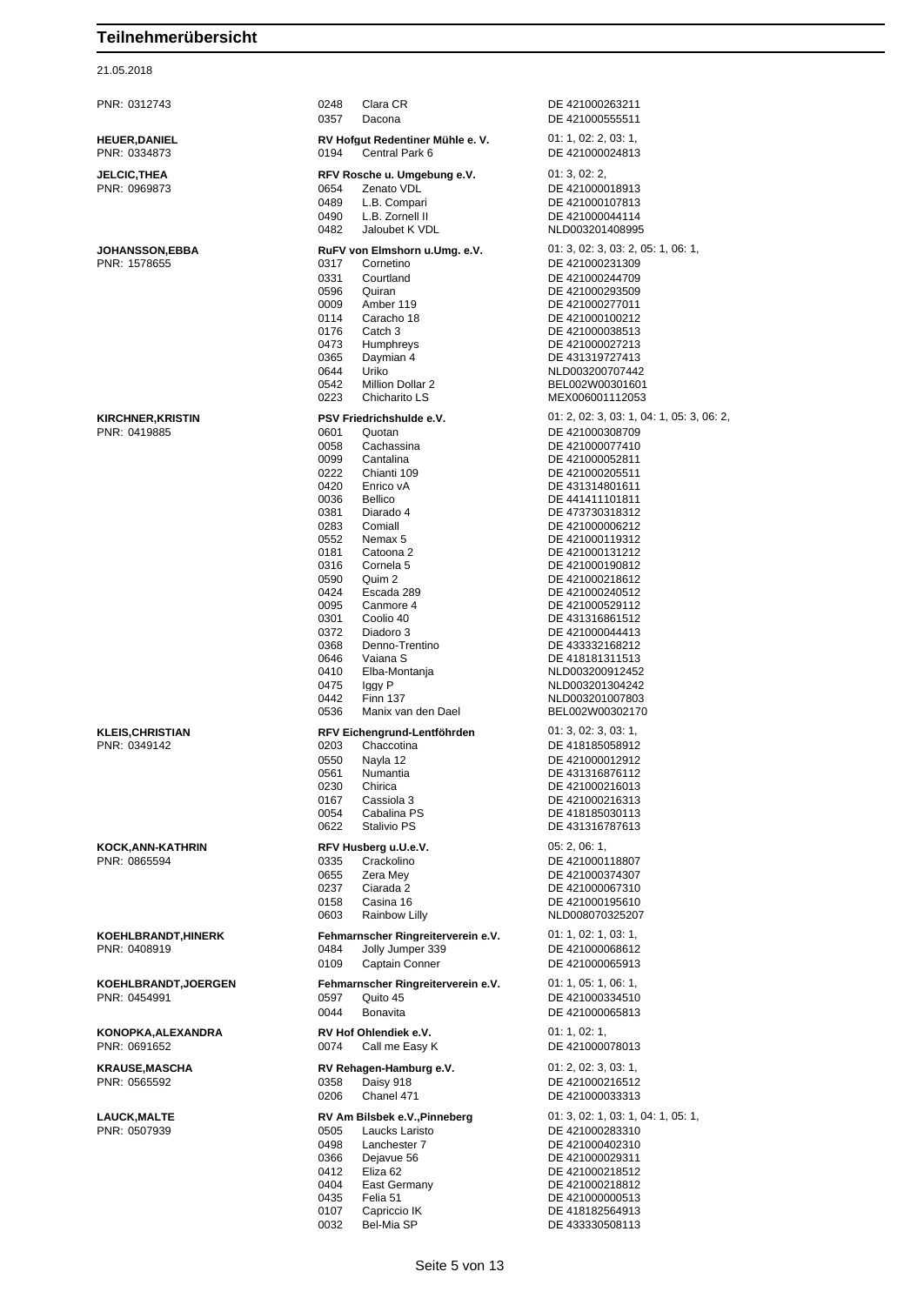#### 21.05.2018

PNR: 0507939 0458 Gaspero DE 456570292913 0508 Lavito 11 DE 421000072414<br>0513 Leo Lamour DE 421000072614 0513 Leo Lamour DE 421000072614 0457 Garanta 4 DE 421000072814<br>0523 Lombardo 55 DE 421000053014 0523 Lombardo 55 DE 421000053014 0604 Randego DE 441411167814 0501 Lariano 15 DE 433330928914 **LAURIKAINEN,JANI RV Sittensen u.U.** 02: 2, 04: 2, PNR: 0628916 0638 Travenort`s Querulant DE 421000078411 0637 Travenort`s Diabolo DE 421000079211 **LIEBE,ALEXANDER RV Roland-Wedel O1: 3, 02: 4, 03: 4, 04: 2, 05: 4, 06: 4, 06: 4, 06: 4, 06: 4, 06: 4, 06: 4, 06: 4, 06: 4, 06: 4, 06: 4, 06: 4, 06: 4, 06: 4, 06: 4, 06: 4, 06: 4, 06: 4, 06: 4, 06: 4, 06: 4, 06: 4, 06:** PNR: 0860885 0010 Antoinette 90 DE 421000304908 0128 Carlos Calito DE 421000016109<br>0298 Cool Kitty DE 421000287410 0298 Cool Kitty DE 421000287410<br>0608 Samiro 50 DE 421000044811 0608 Samiro 50 DE 421000044811 0004 Acocetto HS DE 421000011112 0415 Elysseum HS DE 421000011312<br>0165 Cassila 4 DE 421000011412 0165 Cassila 4 DE 421000011412 0291 Constantinus HS DE 421000026213 **LOPEZ MORALES,RAFAEL RV Ahrensburg-Ahrensfelde** 01: 1, 02: 2, 04: 2, 05: 1, 0360 Dakota H DE 421000237211 0616 SP Bungee Jumper DE 410100843613 0406 Egano 21 NLD003200913774 Treceno de Llamosas **LOVEN,PHILIP RV Concordia a.d.Miele e.V.** 01: 3, 02: 3, 0437 Fembria 3 DE 421000123913<br>0444 Fiorella N DE 421000124313 0444 Fiorella N DE 421000124313 0393 Djerba N DE 421000160511<br>0427 Estoril N DE 421000106612 0427 Estoril N<br>19436 Feline N<br>19436 Feline N 0436 Feline N DE 421000123813 0453 Frizzantina N DE 421000124213 0439 Fine Hermine N DE 421000124513 0332 Cowalsky DE 421000124613<br>0354 Cute Champ DE 421000124713 **LUENEBURG,JULE RFV Uetersen u.U.von 1924 e.V.** 01: 2, 04: 1, PNR: 0503951 0092 Candy 815 DE 421000085414 0466 Grace 463 DE 421000175514<br>0296 Cool Cat 13 DE 421009000111 0296 Cool Cat 13 Cool Cat 13 DE 421009000111 **LUENEBURG,NISSE RFV Uetersen u.U.von 1924 e.V.** 04: 2, 05: 3, Landorino DE 431310538406 0075 Call me Sox DE 421000276107<br>0307 Cordillo 3 DE 421000063808 0071 Calino 58 DE 421000224509<br>0272 Coco 298 DE 421000289810 0272 Coco 298 DE 421000289810 0610 Sanssouci 113 DE 431312317011 0491 La Paz 91 **DE 421000043812**<br>0256 Classy Lady M **DE 421000243512** 0256 Classy Lady M DE 421000243512 0578 Quantabo M DE 421000243712 0611 Shakina M DE 418184007212<br>0295 Continuity 1TA007000137853 0524 Look at me R ESP016111042970 **LUENEBURG,RASMUS RFV Uetersen u.U.von 1924 e.V.** 01: 3, 02: 2, 04: 3, 05: 3, 05: 3, 05: 3, 05: 3, 05: 3, 05: 2, 04: 3, 05: 3, 05: 2, 04: 3, 05: 3, 05: 3, 05: 2, 04: 3, 05: 3, 05: 2, 04: 3, 05: 3, 05: 3, 05: 3, 05: 3, 05 PNR: 0416506 0624 Sternenbanner 3 DE 431311311106 0266 Clippo 4 DE 421000014409 0318 Corniola 2 DE 421000015209 0481 Jakino DE 421000285710 0061 Cairo 48 DE 421000297910 0394 Dolce 19 DE 421000014611 0076 Calle Blomquist 5 DE 421000030111 0484 Jolly Jumper 339 DE 421000068612<br>0252 Clarsson DE 421000224012 0252 Clarsson DE 421000224012 0322 Corri d'Authieux DE 421000224112<br>0146 Casallo 12 DE 421000224212 0146 Casallo 12 DE 421000224212<br>0225 Chilli 41 DE 421000224612 0225 Chilli 41 DE 421000224612<br>0519 Linnea 15 DE 421000224912 0519 Linnea 15 DE 421000224912<br>0504 Larry 223 DE 421000013213 0504 Larry 223 DE 421000013213<br>0500 Laramy 18 DE 421000013613 Laramy 18 DE 421000013613<br>Catalina 45 DE 421000013813 0174 Catalina 45 DE 421000013813<br>0224 Chill ma DE 421000408313 0224 Chill ma DE 421000408313<br>0092 Candy 815 DE 421000085414 0092 Candy 815 DE 421000085414<br>0142 Casall Boy DE 421000401812 0142 Casal Boy DE 421000401812<br>0343 Crunchy 7 DE 421009000512 0343 Crunchy 7 DE 421009000512<br>0535 Malwine 9 DE 421009000213 **LUTHER,THIESS TG Stall Birkenhof Preetz e.V.** 01: 1, 02: 2, PNR: 0106970 0229 Chinell DE 421000546212 0480 Itorina BK NLD003201304715

DE 421000076612 DE 421000014813 DE 421000510510 DE 421000124713 DE 421000063808 ITA007000137853 DE 421000304808 DE 421009000213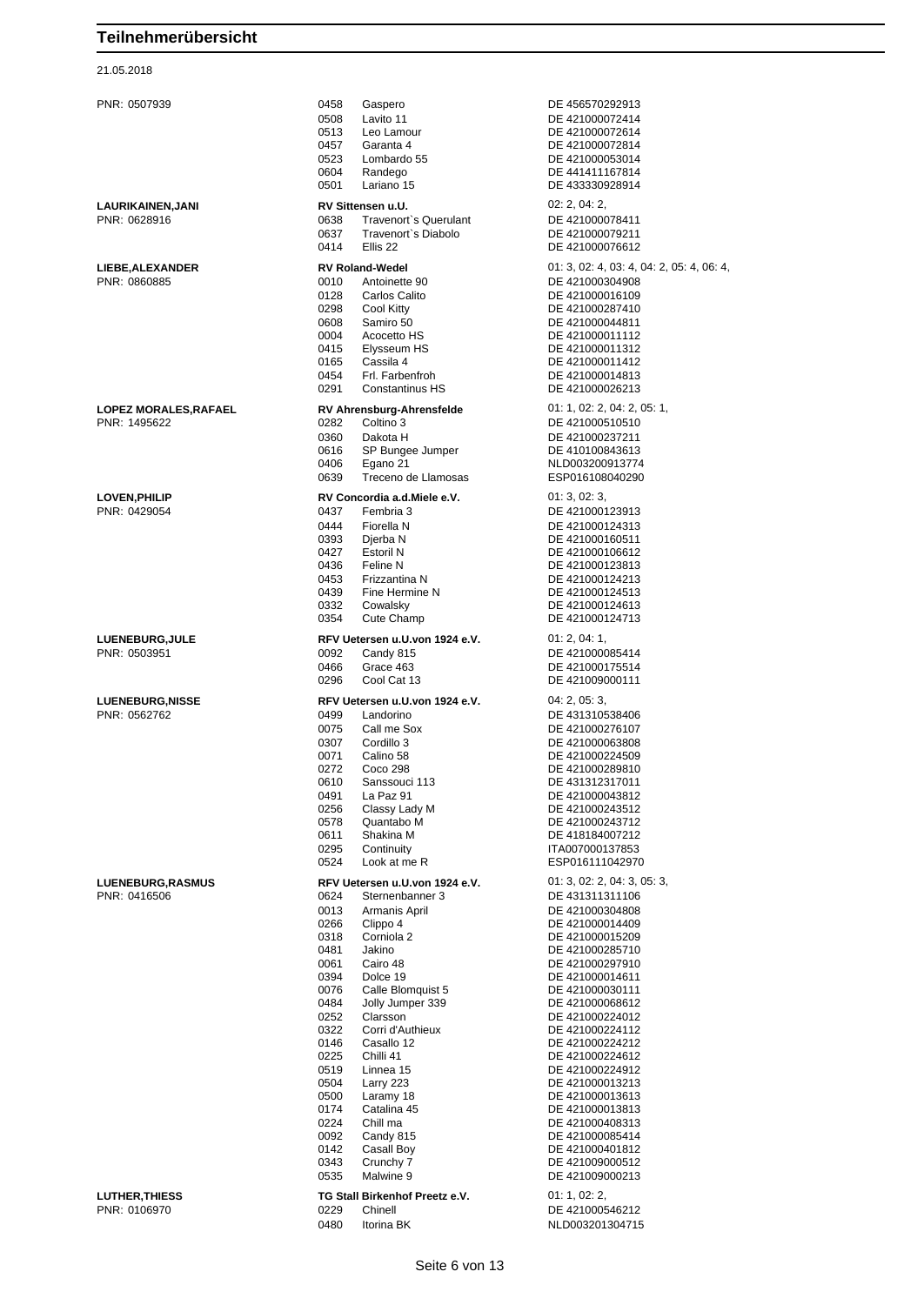| <b>LUX, MAREIKE-CHRISTIN</b><br>PNR: 0864447      | 0017                                                                                                                                                 | RuFV Hof Heitholm e.V.<br>Asterix 593                                                                                                                                                                                                                                                                    | 04: 1, 05: 1,<br>DE 421000124302                                                                                                                                                                                                                                                                                                                                               |
|---------------------------------------------------|------------------------------------------------------------------------------------------------------------------------------------------------------|----------------------------------------------------------------------------------------------------------------------------------------------------------------------------------------------------------------------------------------------------------------------------------------------------------|--------------------------------------------------------------------------------------------------------------------------------------------------------------------------------------------------------------------------------------------------------------------------------------------------------------------------------------------------------------------------------|
| <b>MAGENS,JESSICA</b><br>PNR: 0275079             | 0102<br>0302<br>0425<br>0184<br>0441                                                                                                                 | RV Breitenburg e.V.<br>Cantino 11<br>Cooper 197<br>Espanola 4<br>Caytan<br>Finesse 372                                                                                                                                                                                                                   | 01:3,02:3,<br>DE 421000020912<br>DE 421000021912<br>DE 421000240312<br>DE 421000035713<br>DE 421000035313                                                                                                                                                                                                                                                                      |
|                                                   | 0431<br>0269                                                                                                                                         | Faible 116<br>Clooney 134                                                                                                                                                                                                                                                                                | DE 421000035413<br>DE 421000015814                                                                                                                                                                                                                                                                                                                                             |
| <b>MARKUS,TIM</b><br>PNR: 0439739                 | 0356<br>0241<br>0407<br>0347<br>0306<br>0339<br>0182                                                                                                 | TRSG Holstenhalle Neumünster e.V.<br>Dacarto 2<br>Cingsley 2<br>Eh Clara-Mia<br>Csiva<br>Corbella<br>Crispo R<br>Cayaluga                                                                                                                                                                                | 01:3,02:3,<br>DE 421000002112<br>DE 421000002312<br>DE 421000002912<br>DE 421000092712<br>DE 421000257612<br>DE 421000092013<br>DE 421000089913                                                                                                                                                                                                                                |
| <b>MASNERI,BERTRAND</b><br>PNR: 0362548           | 0642<br>0606                                                                                                                                         | PSV Friedrichshulde e.V.<br>Uniquo<br>Sabaco                                                                                                                                                                                                                                                             | 01: 2, 02: 1,<br>DE 421000201313<br>DE 431312013813                                                                                                                                                                                                                                                                                                                            |
| MATTHES,LILLY<br>PNR: 0404866                     | 0486<br>0627<br>0559<br>0122<br>0202<br>0496<br>0476                                                                                                 | RV Rehagen-Hamburg e.V.<br>Koude<br>Takuma Son<br>Nikolas 8<br>Carina 552<br>Chaccolina D<br>Laila de Serra<br>Ikarus Z                                                                                                                                                                                  | 01: 2, 02: 3, 03: 2,<br>DE 457000301706<br>DE 421000133809<br>DE 421000327610<br>DE 431313330812<br>DE 431310716213<br>ESP016112043087<br>BEL015Z55695913                                                                                                                                                                                                                      |
| <b>MEISTER, FRANZISKA</b><br>PNR: 0768453         | 0527<br>0505<br>0541<br>0288<br>0284<br>0189<br>0310<br>0421<br>0583<br>0039<br>0582<br>0451<br>0087<br>0270<br>0259<br>0350<br>0187<br>0507<br>0528 | RFV Uetersen u.U.von 1924 e.V.<br>Luca Toni 27<br>Laucks Laristo<br>Michel 231<br>Conrad 119<br>Conan G<br>Celesta 23<br>Corinth 12<br>Enya <sub>61</sub><br>Quel Filou 16<br>Beverly D<br>Quebec 69<br>Francis 146<br>Camillo 225<br>Close 3<br>Clax 3<br>Cujo 10<br>Cedric 84<br>Lavion 3<br>Lucas 274 | 02:2,<br>DE 418181510707<br>DE 421000283310<br>DE 421000289710<br>DE 433331083110<br>DE 433330604111<br>DE 433330690911<br>DE 421000008812<br>DE 421000167112<br>DE 421000217712<br>DE 431310276211<br>DE 421000012113<br>DE 421000013013<br>DE 421000011113<br>DE 421000067813<br>DE 421000519513<br>DE 421000404113<br>DE 418182515312<br>DE 421000073014<br>DE 418181085513 |
| <b>MEYER,HENDRIK</b><br>PNR: 0971613              | 0130<br>0551<br>0031<br>0047<br>0144<br>0493<br>0227<br>0423                                                                                         | RV Esingen u.U.e.V. von 1925<br>Carlston 2<br>Nediva<br>Bel-Ami SP<br>Bonne Amie M<br>Casalli<br>Lady M<br>Chin Chim M<br>Equick                                                                                                                                                                         | 01: 1, 02: 1, 03: 1, 05: 2, 06: 3,<br>DE 421000090106<br>DE 421000090706<br>DE 433332086409<br>DE 421000025409<br>DE 421000021610<br>DE 421000038411<br>DE 421000230712<br>DE 421000239412                                                                                                                                                                                     |
| <b>MEYER, JANNE-FREDERIKE</b><br>PNR: 0971622     | 0551<br>0031<br>0047<br>0144<br>0493<br>0227                                                                                                         | RV Esingen u.U.e.V. von 1925<br>Nediva<br>Bel-Ami SP<br>Bonne Amie M<br>Casalli<br>Lady M<br>Chin Chim M                                                                                                                                                                                                 | 05: 1, 06: 1,<br>DE 421000090706<br>DE 433332086409<br>DE 421000025409<br>DE 421000021610<br>DE 421000038411<br>DE 421000230712                                                                                                                                                                                                                                                |
| <b>MEYER-ZIMMERMANN,JANNE-FRI</b><br>PNR: 0345606 | 0069<br>0659<br>0590<br>0424<br>0095<br>0301                                                                                                         | Nordd.u.Flottbeker RV<br>Calico Joe 2<br>Zita Blue<br>Quim 2<br>Escada 289<br>Canmore 4<br>Coolio 40                                                                                                                                                                                                     | 04: 1, 05: 2, 06: 2,<br>DE 441410544308<br>DE 451510101311<br>DE 421000218612<br>DE 421000240512<br>DE 421000529112<br>DE 431316861512                                                                                                                                                                                                                                         |
| <b>MOHR,BERND</b><br>PNR: 0116525                 | 0515<br>0600<br>0517<br>0016                                                                                                                         | RV Am Bilsbek e.V., Pinneberg<br>Leonie S 3<br>Quiwi Air<br>Levanic<br>Askantus                                                                                                                                                                                                                          | 01:2,<br>DE 421000073514<br>DE 421000074014<br>DE 421000074514<br>DE 421000074714                                                                                                                                                                                                                                                                                              |
| <b>NAEVE, VOLKERT</b>                             |                                                                                                                                                      | <b>RV Am Wittensee</b>                                                                                                                                                                                                                                                                                   | 01: 1, 02: 3, 03: 3,                                                                                                                                                                                                                                                                                                                                                           |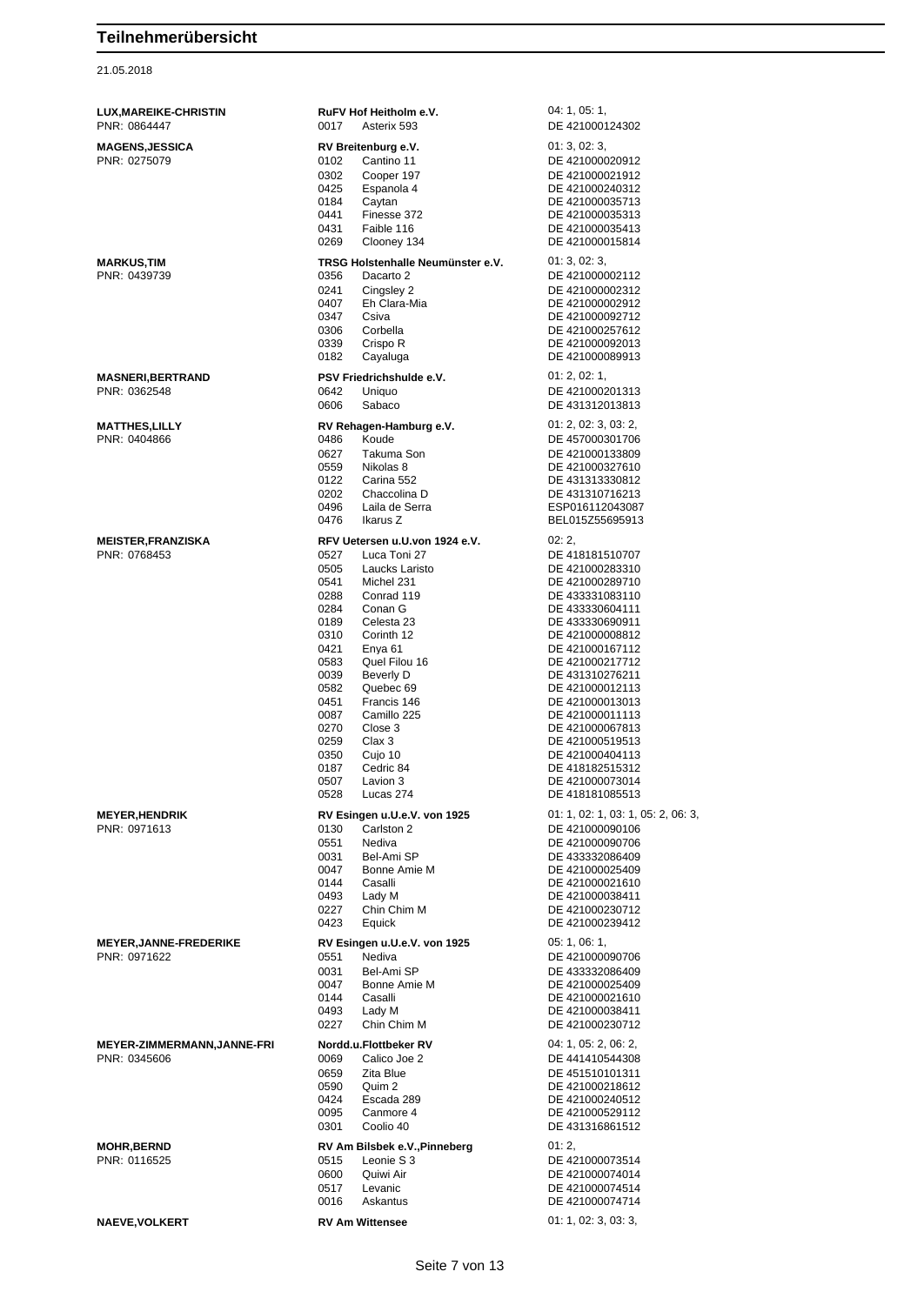#### 21.05.2018

PNR: 0231177 0077 Calle Deluxe DE 421000011812 0418 Emily 183 DE 421000091912<br>0160 Casper 438 DE 421000011813 0160 Casper 438 DE 421000011813 0464 Gold Diamant du Plan d'eau BEL007000G52747 **NAUMANN,SVEN RV Rehagen-Hamburg e.V.** 01: 1, 02: 1,<br>
PNR: 0354397 0260 Clav 13 DE 4210002 0260 Clay 13 Clay 13 DE 421000203212 **NEAS,ZOE RV St. Hubertus e.V. Rendsburg** 04: 1, PNR: 1471722 0477 Inga-Lill J-Lid SWE004041001534 **NOSSOL,ANIKA RV Ahrensburg-Ahrensfelde** 05: 1, 06: 1, PNR: 0375754 0166 Cassini Royale DE 421000292807 **OLDEKOP,JENDRIK RV Rehagen-Hamburg e.V.** 05: 1, 06: 1, PNR: 0986832 0027 Barcelona 50 DE 421000157209 **OTTO,SVEN RV Breitenburg e.V.** 01: 1, 02: 2, 03: 2, 04: 1, 05: 3, 06: 3, PNR: 0751071 0245 Clair de Lune 11 DE 418181207508 0118 Carello 9 DE 421000056209 0254 Class de Light HU DE 418181690010<br>0101 Cantinar DE 421000022911 0101 Cantinar DE 421000022911<br>1991 Cantertin DE 421000164511 DE 421000164511 0126 Carli P DE 421000003412<br>0328 Couldbe DE 421000026013 0328 Couldbe DE 421000026013 0525 Lord Muck DE 421000200213 DF 418182539412 0621 Spirit 334 DE 431316962310 **PAJUHARJU,ROOSA RuFV Neuengörs u. Umg. e.V.** 04: 2, 05: 2, PNR: 1677801 0121 Cariletto 2 DE 421000201106 0263 Clinsboy DE 421000004610 0565 Oklahoma 23 DE 418180065210 **PALMER-EVANS,JENNA Eschweiler PferdeSV** 01: 3, 02: 3, 04: 3, 05: 3, PNR: 1759569 0626 Sunsalve DE 421000500906 0315 Cormina 4 DE 421000078807 0079 Calmando 3 DE 421000285307 0557 Nerrado DE 421000388207<br>0373 Dialo DE 421000041109 0373 Dialo<br>0043 Bonaire 8 DE 421000041109 0043 Bonaire 8 DE 421000194709<br>0021 B Livia DE 421000252509 0021 B Livia **DE 421000252509**<br>0152 Cascadello DE 421000288209 0152 Cascadello DE 421000288209 0096 Cannavaru DE 421000585810 DE 431311309110 0280 Colour my life DE 421000151011<br>0399 Doolys Dooly DE 421000151111 0399 Doolys De 421000151111<br>0397 Donna Bella I DE 421000164311 Donna Bella I DE 421000164311 0396 Dolores II DE 421000164911 DE 431310715611 0631 Theo 156 **DE 421000060412** 0240 Cingsley DE 421000064212<br>0053 C-Hardwell DE 421000091512 0053 C-Hardwell DE 421000091512<br>0615 Söckchen 6 DE 421000034013 0615 Söckchen 6 DE 421000034013<br>0124 Carissimo 25 DE 421000034313 0124 Carissimo 25 DE 421000034313<br>0211 Charleston 70 DE 421000117013 0211 Charleston 70 DE 421000117013<br>0265 Clintello 3 DE 421000218613 0265 Clintello 3 DE 421000218613<br>0156 Cascofino DE 421000532813 0156 Cascofino DE 421000532813 0072 Calistero DE 455670207213<br>0369 Denver 256 DE 421000109114 0369 Denver 256 DE 421000109114<br>0630 The Flash 3 DE 418180038813 0630 The Flash 3 DE 418180038813 0555 Neranja DE 421007090513<br>1956 Nero de Puuvil DE BEL015Z55871712 0556 Nero de Puuvil BEL015Z55871712 0210 Charismo 15 BEL015Z55509313<br>Coco Clintella BEL015Z55718113 0273 Coco Clintella BEL015Z55718113 **PAROW,STEFAN RFV Stall Moorhof** 01: 2, 02: 2, 03: 1, La Paz 91 **DE 421000043812** 0256 Classy Lady M DE 421000243512 0578 Quantabo M DE 421000243712 0154 Cascando M DE 421000212613 DE 421000212713 0611 Shakina M DE 418184007212 0544 Morro 10 NLD003201407517 **PAULSEN.GORDON RV Concordia a.d.Miele e.V.** 01: 1, 02: 2, 03: 1, PNR: 0285036 0133 Caro W DE 421000019612 0172 Castor 126 DE 421000118013 **PAULSEN,LENA RFV Bad Segeberg u.U.e.V.** 05: 2,<br>
PNR: 1633031 **DE 42 DE 42 DE 42** PNR: 1633031 0564 Nurejew 22 DE 421000060505 0470 Henkel's Caracas DE 421000281906 **PEDERSEN,JENNIFER FOGH RV Breitenburg e.V.** 02: 3, 03: 3, 04: 3, 05: 3, 06: 2, PNR: 0524192 0065 Caldonado DE 421000535410 0554 Nemuro F DE 421000023111<br>0371 Diablue DE 418185062512 DE 418185062512 0024 Balouretto DE 441410695911 0632 Tia's Cascade DE 421000702912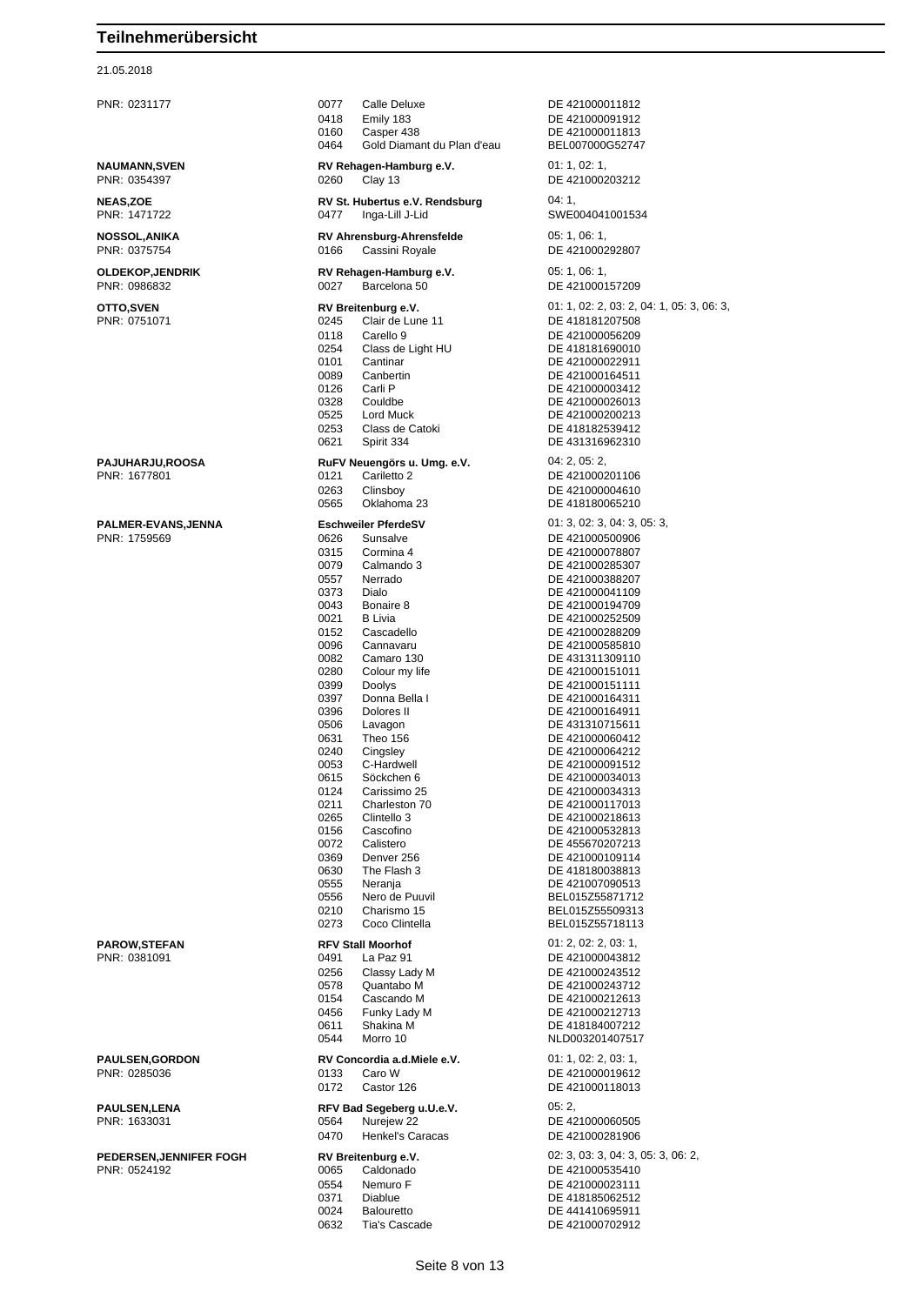| PNR: 0524192                | 0469<br>Helga 54<br>0190<br>Celio Z | NLD003201209296<br>BEL015Z55641311 |
|-----------------------------|-------------------------------------|------------------------------------|
| <b>PETERS, ANJA</b>         | RV Concordia a.d. Miele e.V.        | 04: 1, 05: 1, 06: 1,               |
|                             |                                     |                                    |
| PNR: 0128748                | 0201<br>Cessna P                    | DE 421000188907                    |
|                             | 0200<br>Cessina P                   | DE 421000168811                    |
|                             |                                     |                                    |
| PIIRALA,MIKKO               | Tangstedter RZV e.V                 | 01: 1, 02: 1, 05: 1, 06: 2,        |
| PNR: 0490044                | 0619<br>Spätzünder - W              | DE 421000272507                    |
|                             | 0183<br>Cayenne II                  | DE 421000012010                    |
|                             | 0244<br>Clabimba                    | DE 421000270211                    |
|                             | 0586<br>Quermit                     | DE 421000225712                    |
|                             |                                     |                                    |
| <b>POEHLS,ULRIKE</b>        | TRSG Holstenhalle Neumünster e.V.   | 01: 1, 02: 1, 03: 1,               |
| PNR: 0327226                | 0562<br>Number Five P               | DE 421000002212                    |
|                             | 0440<br>Fine Kimba P                | DE 421000092213                    |
|                             |                                     |                                    |
|                             | 0628<br>Tamino P 3                  | DE 418180277613                    |
| <b>QUEISSER, NELSON</b>     | <b>RFV Groß Nordsee</b>             | 02: 1, 03: 1,                      |
| PNR: 1572630                | 0018<br><b>Atleet FS</b>            | DE 433330998712                    |
|                             |                                     |                                    |
| RAHLF,CARL-CHRISTIAN        | Fehmarnscher Ringreiterverein e.V.  | 01: 1, 02: 3, 03: 2, 04: 2, 05: 2, |
| PNR: 0335181                | 0209<br>Chapeau - Claque            | DE 421000015806                    |
|                             |                                     |                                    |
|                             | 0285<br>Concara                     | DE 421000061810                    |
|                             | 0150<br>Cascada 84                  | DE 421000308610                    |
|                             | 0593<br>Quinta 142                  | DE 421000035612                    |
|                             | 0636<br>Travenort's Lucky Limbus    | DE 421000053812                    |
|                             | 0221<br>Chevalier de Travenort      | DE 421000064312                    |
|                             | 0385<br>Diavolo 194                 | DE 421000208512                    |
|                             | 0236<br>Churchill H                 | DE 421000261712                    |
|                             | 0120<br>Caricatur                   | DE 421000006413                    |
|                             |                                     |                                    |
|                             | 0594<br>Quintana 97                 | DE 421000063213                    |
| RAMBADT,ALEXANDRA           | RV Rehagen-Hamburg e.V.             | 06:2,                              |
| PNR: 0993707                | 0014<br>Arminia B.                  | DE 433331045407                    |
|                             |                                     |                                    |
|                             | 0271<br>Cloud CA                    | DE 421000001108                    |
|                             | 0015<br>Arya 3                      | DE 421000146910                    |
|                             | 0483<br>Jojoe ter Doorn             | BEL002W00293374                    |
|                             |                                     |                                    |
| <b>REESE, JAQUELINE</b>     | ReitSF Looper Holz eV               | 05: 2, 06: 2,                      |
| PNR: 0740219                | 0452<br>Freaky Paula                | DE 421000095713                    |
|                             | 0595<br>Quintino GP                 | DE 421000406303                    |
|                             | 0538<br>Maynoun                     | DE 422220064303                    |
|                             | 0159<br>Casino Boy 4                | DE 421000047704                    |
|                             | 0398<br>Donna Cara 20               | DE 431310526909                    |
|                             |                                     |                                    |
|                             | 0177<br>Catch Me 53                 | DE 421000084311                    |
|                             | 0445<br>Firedream 3                 | DE 421000094513                    |
|                             | 0359<br>Dakota 391                  | DE 421000417511                    |
|                             | 0462<br>Ginger 899                  | DE 421000403714                    |
|                             |                                     |                                    |
| <b>REMMER, YVONNE</b>       | RV Breitenburg e.V.                 | 01: 1, 04: 1,                      |
| PNR: 0360256                | 0340<br>Cristrose                   | DE 421000175710                    |
|                             | 0461<br>Gina-Louise                 | DE 421000082614                    |
|                             |                                     |                                    |
| <b>RETZLAFF,LEONI</b>       | <b>RuFV Kropp</b>                   | 05: 1, 06: 1,                      |
| PNR: 0741585                | 0033<br>Bella Bellisima             | DE 421000168609                    |
|                             |                                     | 01: 2, 02: 2, 03: 1,               |
| RICCARDI,ADRIANO            | RV Frisia e.V. Friedrichskoog       |                                    |
| PNR: 1698815                | 0362<br>Darcas                      | DE 421000534510                    |
|                             | 0592<br>Quimbo 3                    | DE 421000176811                    |
|                             | Spartina<br>0618                    | DE 421000104212                    |
|                             | 0502<br>Larima 4                    | DE 421000104612                    |
|                             | 0620<br>Special 11                  | DE 421000105612                    |
|                             | Lenzo 5<br>0512                     | DE 421000125013                    |
|                             | 0325<br>Cortez 78                   | DE 421000125713                    |
|                             |                                     |                                    |
|                             | 0656<br><b>Zilver Blue</b>          | DE 421000126113                    |
|                             | 0060<br>Cahla                       | DE 421000127113                    |
|                             | 0195<br>Centuria 11                 | DE 421000127813                    |
|                             | 0103<br>Cantinori                   | DE 421000212313                    |
|                             | 0255<br>Classico 73                 | DE 421000214413                    |
|                             |                                     |                                    |
| <b>RIEDINGER, CHRISTIAN</b> | RG Holsteinische Schweiz e.V.       | 04: 1, 05: 2, 06: 1,               |
| PNR: 0799556                | 0572<br>Q Sieben 4                  | DE 421000081810                    |
|                             | 0346<br>Crystello                   | DE 421000126910                    |
|                             | 0242<br>Cissecou R                  | DE 418181500709                    |
|                             | 0290<br>Constable 3                 | DE 421000116211                    |
|                             | 0416<br>Emberly                     | DE 421000072512                    |
|                             |                                     |                                    |
|                             | Carrick 23<br>0135                  | DE 421000073613                    |
| <b>RIPKE, ANDREAS</b>       | TRSG Holstenhalle Neumünster e.V.   | 02: 1, 03: 1,                      |
|                             | 0607<br>Sam SH                      |                                    |
| PNR: 0244019                |                                     | DE 418182530612                    |
| <b>RITTERS, JANNE</b>       | RV Concordia a.d. Miele e.V.        | 05: 1, 06: 2,                      |
|                             |                                     |                                    |
| PNR: 1072279                | 0257<br>Claudia 37                  | DE 421000266408                    |
|                             | 0390<br>Dithmarsia                  | DE 421000163111                    |
| <b>RITTERS, JENS</b>        | RV Concordia a.d. Miele e.V.        | 02: 1, 03: 1, 05: 1,               |
|                             |                                     |                                    |
| PNR: 0140948                | 0180<br>Catniss 7                   | DE 421000100612                    |
| <b>ROENNE, SOEREN VON</b>   | RFV Uetersen u.U.von 1924 e.V.      | 05: 2, 06: 3,                      |
|                             |                                     |                                    |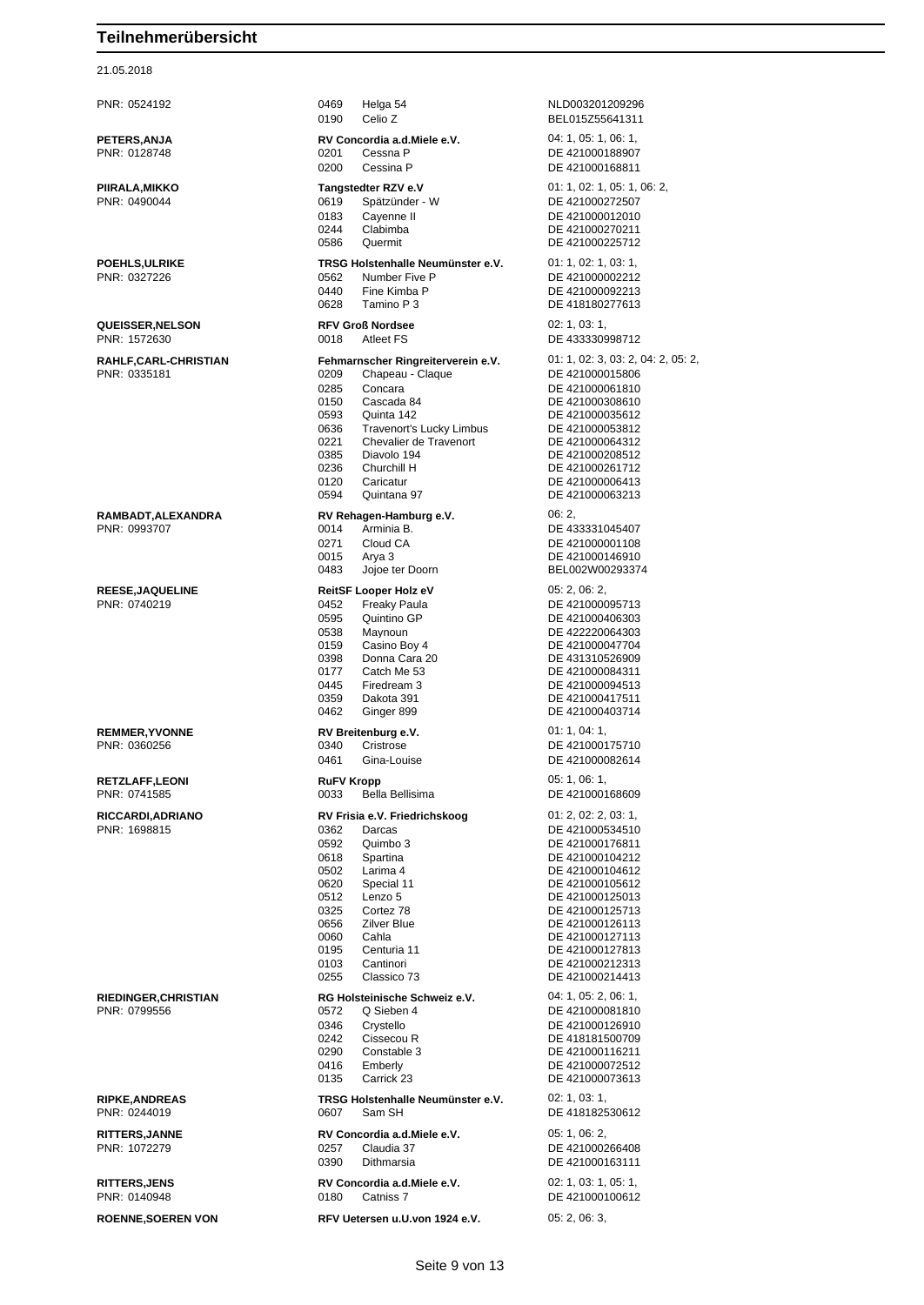| PNR: 0141724                               | 0527<br>Luca Toni 27                                  | DE 418181510707                    |
|--------------------------------------------|-------------------------------------------------------|------------------------------------|
|                                            | Michel 231<br>0541                                    | DE 421000289710                    |
|                                            | 0288<br>Conrad 119                                    | DE 433331083110                    |
|                                            | 0284<br>Conan G                                       | DE 433330604111                    |
|                                            | 0189<br>Celesta 23                                    | DE 433330690911                    |
|                                            | 0310<br>Corinth 12<br>0421<br>Enya <sub>61</sub>      | DE 421000008812                    |
|                                            | 0583<br>Quel Filou 16                                 | DE 421000167112<br>DE 421000217712 |
|                                            | 0039<br>Beverly D                                     | DE 431310276211                    |
|                                            | 0582<br>Quebec 69                                     | DE 421000012113                    |
|                                            | 0451<br>Francis 146                                   | DE 421000013013                    |
|                                            | 0087<br>Camillo 225                                   | DE 421000011113                    |
|                                            | 0270<br>Close 3                                       | DE 421000067813                    |
|                                            | 0259<br>Clax 3                                        | DE 421000519513                    |
|                                            | 0350<br>Cujo 10                                       | DE 421000404113                    |
|                                            | 0187<br>Cedric 84                                     | DE 418182515312                    |
|                                            | 0507<br>Lavion 3<br>0528<br>Lucas 274                 | DE 421000073014<br>DE 418181085513 |
|                                            |                                                       |                                    |
| <b>ROGGE,BETTINA</b>                       | RG Gestüt Heidberg e.V.                               | 02: 2, 03: 2,                      |
| PNR: 0280462                               | 0355<br>Cybercowboy                                   | DE 421000344308                    |
|                                            | 0520<br>Lintero                                       | DE 421000066212                    |
|                                            | 0602<br>Qutie                                         | DE 421000147912                    |
|                                            | 0568<br>Piekfeine 2                                   | DE 421000404911                    |
| <b>ROTHER, ANTONIA</b>                     | RFV Uetersen u.U.von 1924 e.V.                        | 04:1,05:1,                         |
| PNR: 0923863                               | 0193<br>Cen                                           | DE 421000135111                    |
|                                            |                                                       | 05: 2, 06: 2,                      |
| SANNY,ULRIKA<br>PNR: 0440235               | RC Damp e.V.<br>0487<br>Krambamboulie                 | BEL002W00295973                    |
|                                            | 0647<br>Vanilla Z                                     | BEL015Z55685211                    |
|                                            |                                                       |                                    |
| <b>SCHNEIDER,HAUKE</b>                     | RV Rehagen-Hamburg e.V.                               | 02: 1, 03: 1,                      |
| PNR: 0376648                               | 0492<br>La petite Titanic                             | DE 421007093312                    |
| <b>SCHNELL,SASCHA</b>                      | RFV Uetersen u.U.von 1924 e.V.                        | 01: 3, 02: 2, 05: 1, 06: 1,        |
| PNR: 0431011                               | 0098<br>Canstakko                                     | DE 431319726905                    |
|                                            | 0245<br>Clair de Lune 11                              | DE 418181207508                    |
|                                            | 0070<br>Calinello                                     | DE 421000162110                    |
|                                            | 0386<br>Diego de Semilly                              | DE 421000263910                    |
|                                            | Cantinar<br>0101                                      | DE 421000022911                    |
|                                            | 0448<br>For Ever Fun                                  | DE 421000039711                    |
|                                            | 0162<br>Casscanto                                     | DE 421000155611                    |
|                                            | 0089<br>Canbertin                                     | DE 421000164511                    |
|                                            | 0192<br>Celleskari                                    | DE 456370313311                    |
|                                            | 0126<br>Carli P                                       | DE 421000003412                    |
|                                            | 0143<br>Casallantum<br>Conditus                       | DE 421000008012                    |
|                                            | 0287<br>0376<br>Diamant's Calato                      | DE 421000534312<br>DE 421000129613 |
|                                            | 0525<br>Lord Muck                                     | DE 421000200213                    |
|                                            | 0253<br>Class de Catoki                               | DE 418182539412                    |
|                                            | 0645<br>Uston                                         | DE 421000012414                    |
|                                            | 0621<br>Spirit 334                                    | DE 431316962310                    |
|                                            | 0479<br><b>Issey Miyake MB</b>                        | NLD003201308349                    |
|                                            |                                                       | 01: 1, 02: 1,                      |
| <b>SCHUEHLER,FRANZISKA</b><br>PNR: 1681359 | RV Am Bilsbek e.V., Pinneberg<br>0073<br>Calitendro 3 | DE 421000290911                    |
|                                            |                                                       |                                    |
| <b>SCHULZ, SABRINA</b>                     | Equestrian-Sport-Club e.V.                            | 04:1,05:1,                         |
| PNR: 0527726                               | 0546<br>Naitot des Leus                               | FRA00101381722C                    |
| <b>SCHULZE, PHILIPP</b>                    | RuFV von Elmshorn u.Umg. e.V.                         | 01: 2, 02: 2, 03: 2, 05: 2, 06: 2, |
| PNR: 0495032                               | Catapult 13<br>0175                                   | DE 421000406107                    |
|                                            | 0045<br>Bond Lady v.A.                                | DE 421000026409                    |
|                                            | 0233<br>Christopher Robin                             | DE 421000224409                    |
|                                            | 0609<br>Sanibel Island 5                              | DE 421000359409                    |
|                                            | 0208<br>Chantal 303                                   | DE 421000164610                    |
|                                            | 0573<br>Qatar 5                                       | DE 421000176610                    |
|                                            | 0132<br>Carmelita 30                                  | DE 421000274110                    |
|                                            | 0234<br>Chroniken                                     | DE 421000293510                    |
|                                            | 0292<br>Conta                                         | DE 421000557310                    |
|                                            | 0558<br>Newton Pepping                                | DE 421000061812                    |
|                                            | 0537<br>Maximus M                                     | DE 421000189412                    |
|                                            | 0008<br>Alonso 60                                     | DE 421000210412                    |
|                                            | 0422<br>Enya 64<br>0231                               | DE 421000220212                    |
|                                            | Chocolate Chip 12<br>0003<br>Acaja                    | DE 421000555113<br>DE 455670100913 |
|                                            | 0657<br>Zirocoul                                      | DE 473730695112                    |
|                                            | 0465<br>Golda 67                                      | DE 421000010314                    |
|                                            | 0261<br>Clayton F                                     | DE 421000079514                    |
|                                            | 0378<br>Diamantino Z                                  | BEL015Z55681612                    |
|                                            | 0400<br>Dorett Z                                      | BEL015Z55681712                    |
| SCHWANKE,TIM                               | RV Rehagen-Hamburg e.V.                               | 01: 1, 04: 1, 05: 1, 06: 1,        |
| PNR: 0535733                               | 0034<br>Bella Donna 114                               | DE 421000369609                    |
|                                            | 0049<br>Brooklyn 24                                   | DE 427270260810                    |
|                                            |                                                       |                                    |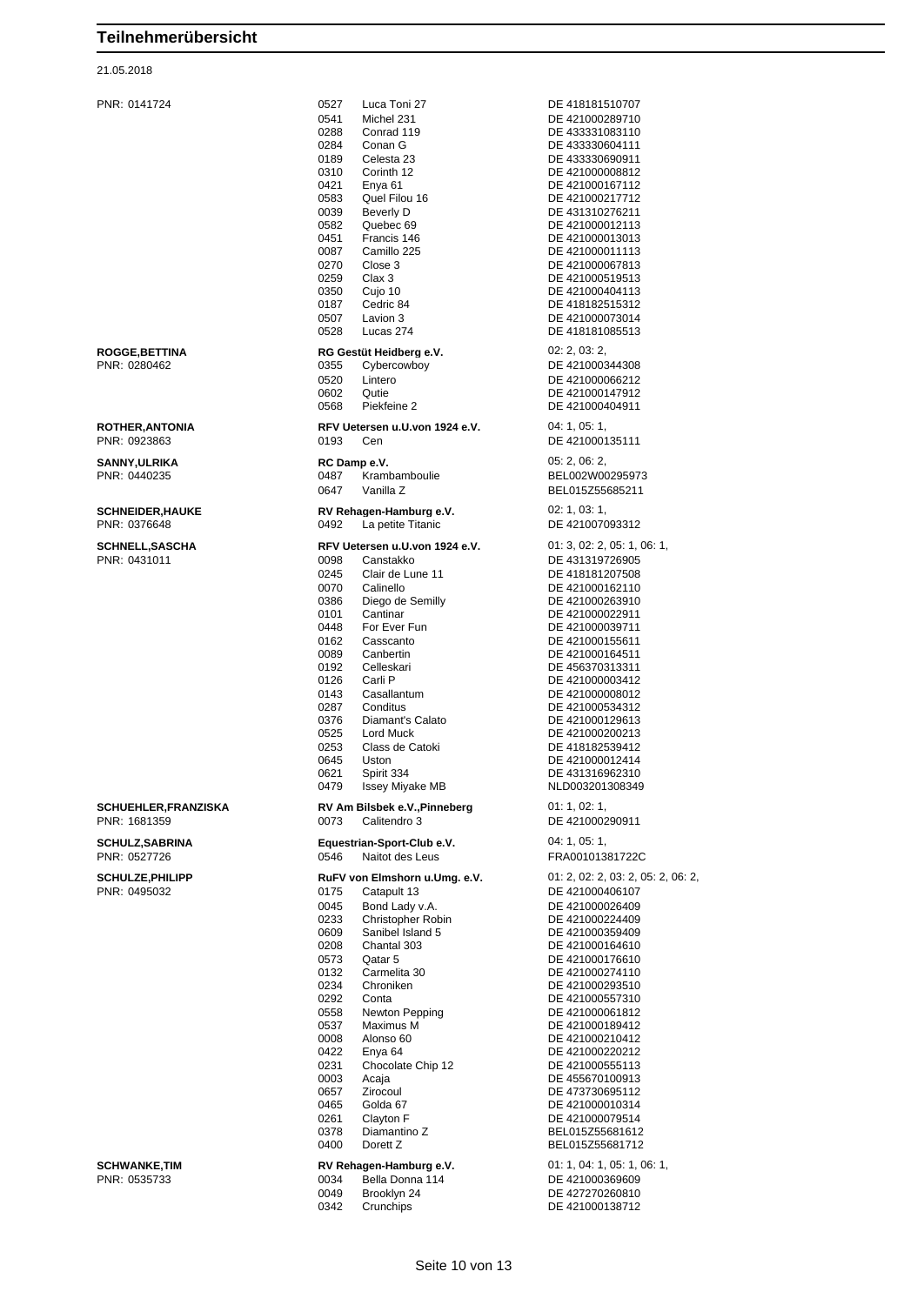21.05.2018

| <b>SDUNNUS, SOENKE</b><br>PNR: 1005784    | Fehmarnscher Ringreiterverein e.V.<br>0138<br>Caruso 503                                                                                                                                                                                                                          | 05: 1, 06: 1,<br>DE 421000339307                                                                                                                                                                                                                    |
|-------------------------------------------|-----------------------------------------------------------------------------------------------------------------------------------------------------------------------------------------------------------------------------------------------------------------------------------|-----------------------------------------------------------------------------------------------------------------------------------------------------------------------------------------------------------------------------------------------------|
| <b>SEEMANN,HANNA</b><br>PNR: 0577125      | RFV Hohenwestedt u.U.e.V.<br>0037<br><b>Bergalotte</b><br>0447<br>Flying Queen P.D.<br>0081<br>Calvin 120<br>0634<br>Tizian 79<br>0588<br>Quick Casall                                                                                                                            | 01: 2, 02: 1, 06: 1,<br>DE 421000246409<br>DE 421000078413<br>DE 421000086813<br>DE 421000113513<br>DE 421000174114                                                                                                                                 |
| <b>SEEMANN, TORBEN</b><br>PNR: 0299643    | RFV Hohenwestedt u.U.e.V.<br>0336<br>Credo 29<br>0113<br>Caracas 105<br>0320<br>Corona 144<br>0625<br>Sundance 94<br>0001<br>3Q Lord Mydas<br>0002<br>3Q Quiero                                                                                                                   | 01: 3, 02: 3, 03: 1, 04: 1, 05: 1, 06: 1,<br>DE 421000133911<br>DE 421000089812<br>DE 421000083413<br>DE 421000111613<br>DE 418182571913<br>DE 418182571812                                                                                         |
| <b>SIEVERS, HARM</b><br>PNR: 0164699      | RFV Husberg u.U.e.V.<br>0356<br>Dacarto 2                                                                                                                                                                                                                                         | 02:1<br>DE 421000002112                                                                                                                                                                                                                             |
| <b>SIEVERTSEN, JOERG</b><br>PNR: 0164770  | Reit- u.Fahrverein Sörup eV<br>0042<br>Billi Jean 3<br>0388<br><b>Dina 305</b><br>0370<br>Detox<br>0383<br>Diary 8<br>0080<br>Calou 9<br>0425<br>Espanola 4<br>Fröde<br>0455<br>0431<br>Faible 116<br>0205<br>Chadham                                                             | 01: 3, 02: 2, 03: 1,<br>DE 421000367409<br>DE 421000260811<br>DE 421000273011<br>DE 421000291411<br>DE 431310303011<br>DE 421000240312<br>DE 421000000713<br>DE 421000035413<br>DE 421000164213                                                     |
| <b>STEMMANN, VIVIENNE</b><br>PNR: 1606059 | RV Ahrensburg-Ahrensfelde<br>0449<br>For Fabiano                                                                                                                                                                                                                                  | 04: 1, 05: 1,<br>DE 431313321607                                                                                                                                                                                                                    |
| <b>STRAUB, CHRISTIAN</b><br>PNR: 0334239  | Nordd.u.Flottbeker RV<br>0601<br>Quotan<br>0099<br>Cantalina<br>0222<br>Chianti 109<br>0420<br>Enrico vA<br>0283<br>Comiall<br>0181<br>Catoona 2<br>0442<br><b>Finn 137</b>                                                                                                       | 02:2,<br>DE 421000308709<br>DE 421000052811<br>DE 421000205511<br>DE 431314801611<br>DE 421000006212<br>DE 421000131212<br>NLD003201007803                                                                                                          |
| <b>STRUBE, NICOLA</b><br>PNR: 0763407     | <b>RSC Salzstetten</b><br>0238<br>Cicero HS<br>0635<br>Touchscreen<br>0218<br>Chelsy 25<br>0279<br>Colour Girl MJ<br>Quality Girl MJ<br>0577<br>0140<br>Casadimo<br>0297<br>Cool Girl MJ<br>0375<br>Dialuna<br>0276<br>Coldplay CR<br>0382<br>Diarados Blue<br>0304<br>Cooper B 4 | 01: 3, 02: 3, 03: 1, 05: 2, 06: 2,<br>DE 441410759910<br>DE 418180114611<br>DE 421000124212<br>DE 421000135512<br>DE 421000135712<br>DE 421000071013<br>DE 421000152213<br>DE 421000066013<br>DE 410100657713<br>DE 418180173013<br>DE 456560025413 |
| <b>SUEHR, PHILINE</b><br>PNR: 0541598     | Lübecker RV e.V.<br>0025<br>Baquita 5                                                                                                                                                                                                                                             | 04: 1, 05: 1,<br>DE 421000250509                                                                                                                                                                                                                    |
| <b>SUOMUS, YRJOE</b><br>PNR: 0217248      | TRSG Holstenhalle Neumünster e.V.<br>0249<br>Clärchen 44<br>0495<br>Laffee<br>0286<br>Concordia RD                                                                                                                                                                                | 04:2,<br>DE 421000061212<br>DE 456570227012<br>DE 431310052912                                                                                                                                                                                      |
| <b>SWENNEN,JAN</b><br>PNR: 0468312        | RV Waabs-Langholz e.V.<br>0108<br>Captain Cody 3                                                                                                                                                                                                                                  | 01: 1, 02: 1,<br>DE 421000101813                                                                                                                                                                                                                    |
| TALJA,ANNA<br>PNR: 1808486                | RFV An der Talmühle-Havekost e.V.<br>0443<br>Fiona 615                                                                                                                                                                                                                            | 01:1,<br>DE 421000021213                                                                                                                                                                                                                            |
| <b>TASCHE.LAURA</b><br>PNR: 0703691       | RuFV von Elmshorn u.Umg. e.V.<br>0558<br>Newton Pepping<br>0422<br>Enya 64<br>0231<br>Chocolate Chip 12<br>0003<br>Acaja<br>0657<br>Zirocoul<br>0465<br>Golda 67<br>0261<br>Clayton F<br>0378<br>Diamantino Z<br>0400<br>Dorett Z                                                 | 02:1,<br>DE 421000061812<br>DE 421000220212<br>DE 421000555113<br>DE 455670100913<br>DE 473730695112<br>DE 421000010314<br>DE 421000079514<br>BEL015Z55681612<br>BEL015Z55681712                                                                    |
| <b>THENHAUSEN, AMELIE</b><br>PNR: 0555176 | RGS am Hainesch e.V.<br>0233<br>Christopher Robin<br>0591<br>Quimbim                                                                                                                                                                                                              | 05: 2, 06: 2,<br>DE 421000224409<br>DE 433330568409                                                                                                                                                                                                 |
| <b>THIESING, CARSTEN</b><br>PNR: 0383453  | RuFV Hof Heitholm e.V.<br>0580<br>Quasar 13<br>Cosima 223<br>0327<br>0207<br>Chanou 3                                                                                                                                                                                             | 04:3,05:3,<br>DE 421000205906<br>DE 421000253907<br>DE 421000374607                                                                                                                                                                                 |

Seite 11 von 13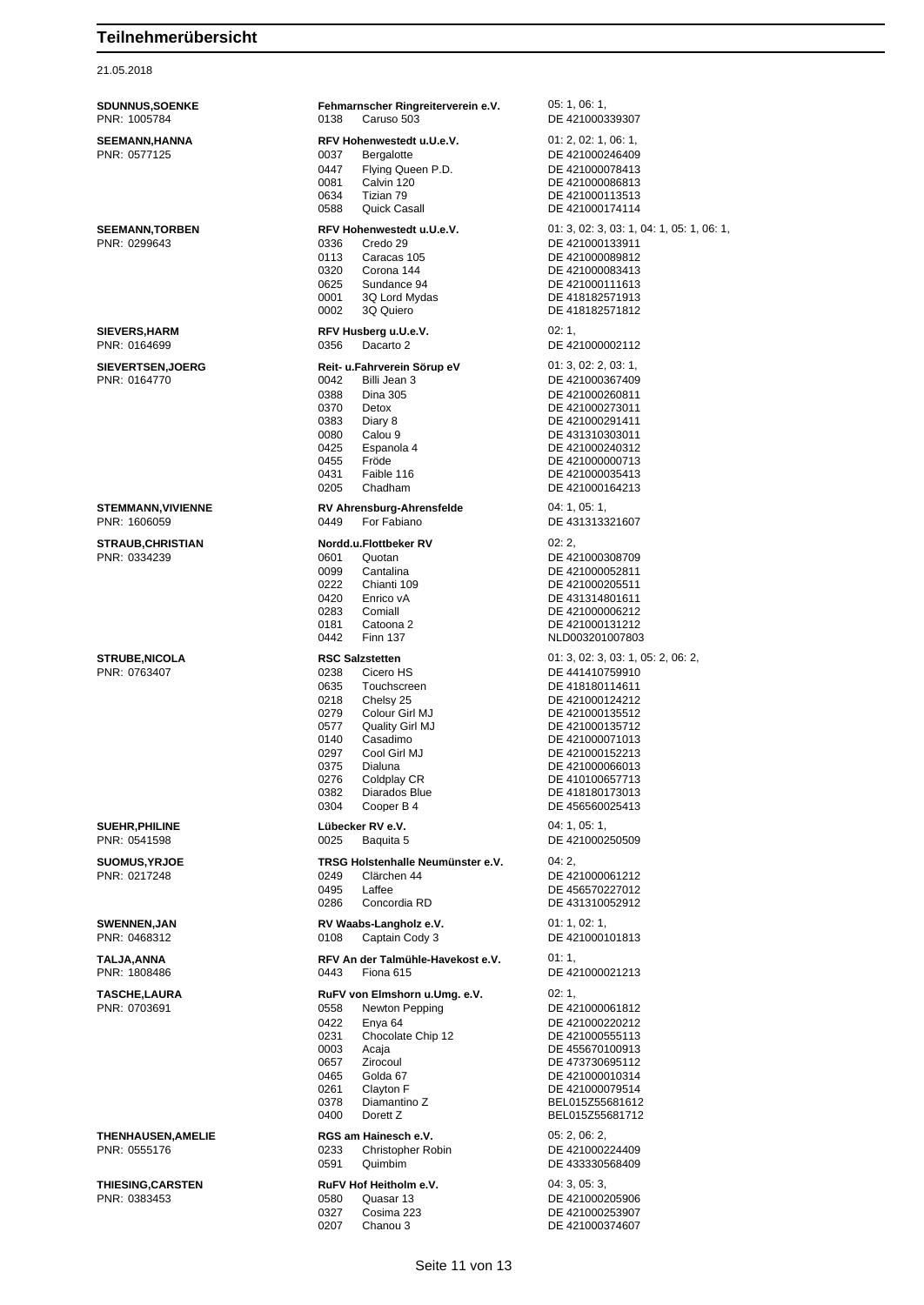21.05.2018

| PNR: 0383453                                | 0216<br>Chelsea 131<br>0319<br>Corona 133<br>0534<br>Malin 21                                                                                                                                                                                                                                                                        | DE 421000307010<br>DE 421000034212<br>DE 421000035012                                                                                                                                                                                                                                   |
|---------------------------------------------|--------------------------------------------------------------------------------------------------------------------------------------------------------------------------------------------------------------------------------------------------------------------------------------------------------------------------------------|-----------------------------------------------------------------------------------------------------------------------------------------------------------------------------------------------------------------------------------------------------------------------------------------|
| <b>THOMSEN, PETER JAKOB</b><br>PNR: 0237998 | RuFV Südtondern e.V. Leck<br>Colombo 77<br>0277<br>0258<br>Clausino<br>0403<br>Dynamite 23<br>Ribalou des Dames<br>0605                                                                                                                                                                                                              | 04: 2, 05: 2, 06: 2,<br>DE 421000248710<br>DE 421000045412<br>NLD003201203059<br>FRA00105713591Z                                                                                                                                                                                        |
| THORMAEHLEN, ANTONIA<br>PNR: 1144040        | RuFV von Elmshorn u.Umg. e.V.<br>0294<br>Conthargo-Blue<br>0008<br>Alonso 60<br>0409<br>Elanka 8<br>0231<br>Chocolate Chip 12<br>0003<br>Acaja<br>Golda 67<br>0465<br>Clayton F<br>0261<br>0400<br>Dorett Z                                                                                                                          | 01:2,<br>DE 418185031812<br>DE 421000210412<br>DE 421000406612<br>DE 421000555113<br>DE 455670100913<br>DE 421000010314<br>DE 421000079514<br>BEL015Z55681712                                                                                                                           |
| <b>UCIEDA CARAMES,COSME</b><br>PNR: 1695473 | TRSG Holstenhalle Neumünster e.V.<br>0123<br>Carino 655                                                                                                                                                                                                                                                                              | 01: 1, 02: 1,<br>DE 421000010813                                                                                                                                                                                                                                                        |
| VAN DER MAAT, BART<br>PNR: 1849148          | RV Breitenburg e.V.<br>0289<br>Consalic<br>0341<br>Crunch K<br>0579<br>Quantino 9<br>0419<br>Enja 21<br>0411<br>Elika<br>0106<br>Cappuccino 188<br>0429<br>Ewiona DL<br>0129<br>Carlotta 303                                                                                                                                         | 02: 3, 03: 3,<br>DE 421000055211<br>DE 421000114711<br>DE 421000137511<br>DE 421000018712<br>DE 421000084612<br>DE 421000106712<br>DE 421000110312<br>DE 431319669113                                                                                                                   |
| <b>VENEMA, CHRISTOPH</b><br>PNR: 0235001    | RV Havighorst e.V.<br>Buena Vista 4<br>0050                                                                                                                                                                                                                                                                                          | 04:1,05:1,<br>DE 421000198609                                                                                                                                                                                                                                                           |
| <b>VOSS, THOMAS</b><br>PNR: 0182779         | RFV Höllnhof e.V.Schülp<br>Qazim<br>0574<br>0549<br>Nate Archibald<br>0430<br>Fabulosa 5<br>0188<br>Cedrik 22<br>0432<br>Falcon 47                                                                                                                                                                                                   | 01: 2, 02: 2, 03: 1, 05: 1, 06: 2,<br>DE 421000141410<br>DE 421000084112<br>DE 421000078613<br>DE 421000109613<br>NLD003201000983                                                                                                                                                       |
| <b>WAEHLING, CLAUDIA</b><br>PNR: 0676662    | RV Am Bilsbek e.V., Pinneberg<br>0366<br>Dejavue 56<br>0412<br>Eliza 62<br>0404<br>East Germany<br>0435<br>Felia 51<br>0107<br>Capriccio IK<br>0032<br>Bel-Mia SP<br>0458<br>Gaspero<br>0508<br>Lavito 11<br>0513<br>Leo Lamour<br>0457<br>Garanta 4<br>0523<br>Lombardo 55<br>0604<br>Randego<br>0501<br>Lariano 15<br>0405<br>Edia | 02: 2, 03: 1,<br>DE 421000029311<br>DE 421000218512<br>DE 421000218812<br>DE 421000000513<br>DE 418182564913<br>DE 433330508113<br>DE 456570292913<br>DE 421000072414<br>DE 421000072614<br>DE 421000072814<br>DE 421000053014<br>DE 441411167814<br>DE 433330928914<br>DE 421000408912 |
| <b>WAGNER, FRANK</b><br>PNR: 0375633        | PSV Friedrichshulde e.V.<br>0030<br>Beautyful 2<br>0155<br>Cascar<br>0384<br>Diave<br>0011<br>Antonella 28<br>0191<br>Celleiko<br>0134<br>Carrica N<br>0642<br>Uniquo<br>0459<br>Geertie H<br>0648<br>Vanturo                                                                                                                        | 01: 1, 02: 3, 03: 1, 04: 2, 05: 1,<br>DE 421000333709<br>DE 431316795410<br>DE 421000021711<br>DE 418182503812<br>DE 421000214612<br>DE 431316588712<br>DE 421000201313<br>NLD003201109657<br>DE 422980232212                                                                           |
| <b>WIDMARK, MIRIAM</b><br>PNR: 0369613      | RV Am Bilsbek e.V., Pinneberg<br>0115<br>Caralanda<br>0408<br>Eibe 30<br>0125<br>Carl-Norbert                                                                                                                                                                                                                                        | 01: 2, 02: 3, 03: 1,<br>DE 421000214812<br>DE 421000217812<br>DE 433330020513                                                                                                                                                                                                           |
| <b>WIDMARK,MY</b><br>PNR: 1873452           | RuFV Nutteln u.U. eV<br>0413<br><b>Ella 136</b><br>0540<br>Mevia<br>0161<br>Casgado                                                                                                                                                                                                                                                  | 02: 1, 03: 1,<br>DE 421000026812<br>DE 421000238912<br>DE 421000031913                                                                                                                                                                                                                  |
| <b>WITT, MARTEN</b><br>PNR: 0840259         | RV Frisia e.V. Friedrichskoog<br>0592<br>Quimbo 3<br>0618<br>Spartina<br>0502<br>Larima 4<br>0620<br>Special 11<br>0512<br>Lenzo 5<br>0232<br>Christan<br>Cortez 78<br>0325                                                                                                                                                          | 01: 3, 02: 3, 04: 2, 05: 3, 06: 1,<br>DE 421000176811<br>DE 421000104212<br>DE 421000104612<br>DE 421000105612<br>DE 421000125013<br>DE 421000125513<br>DE 421000125713                                                                                                                 |

 Cortez 78 DE 421000125713 Crack 41 DE 421000125913